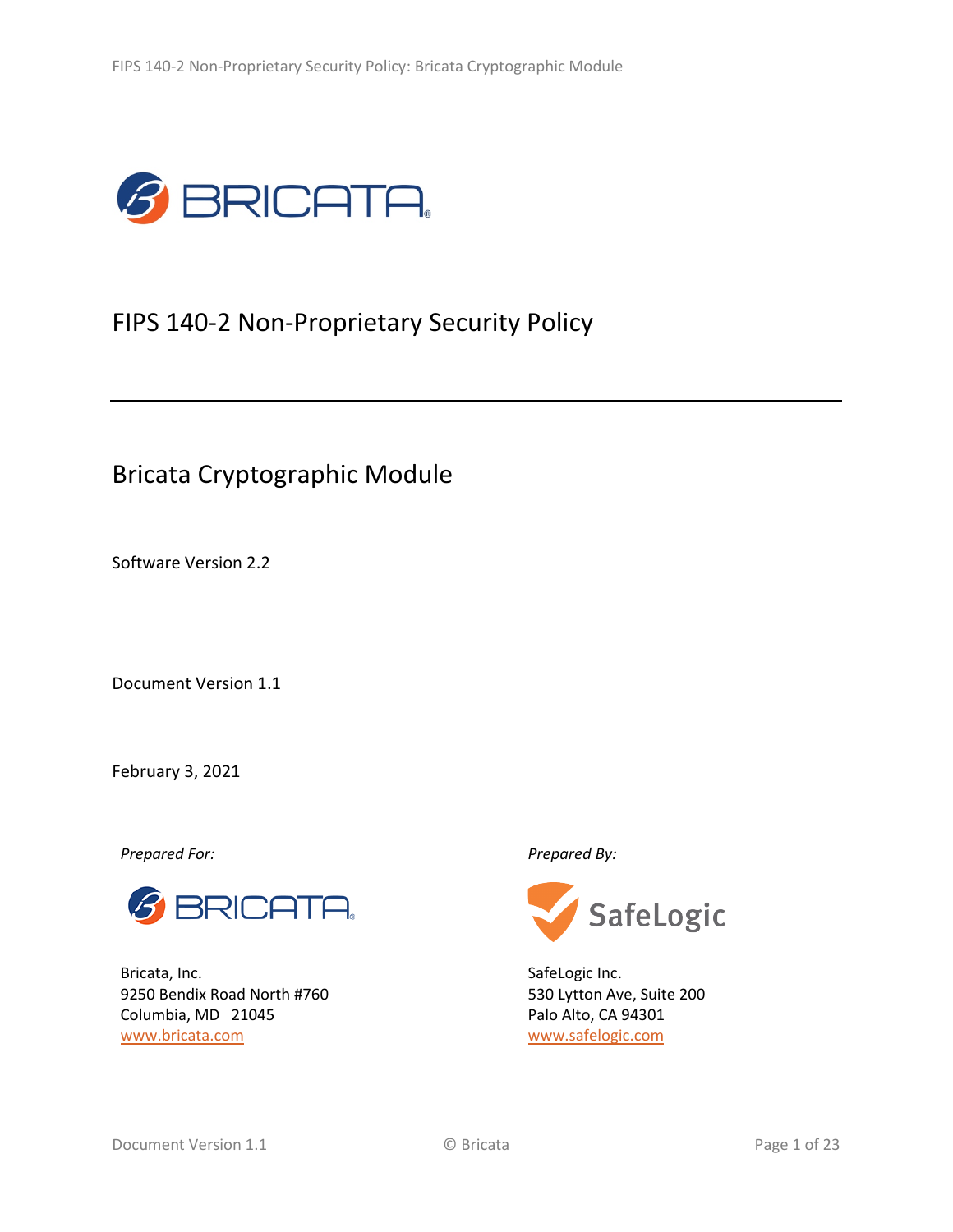# **Overview**

This document provides a non-proprietary FIPS 140-2 Security Policy for the Bricata Cryptographic Module.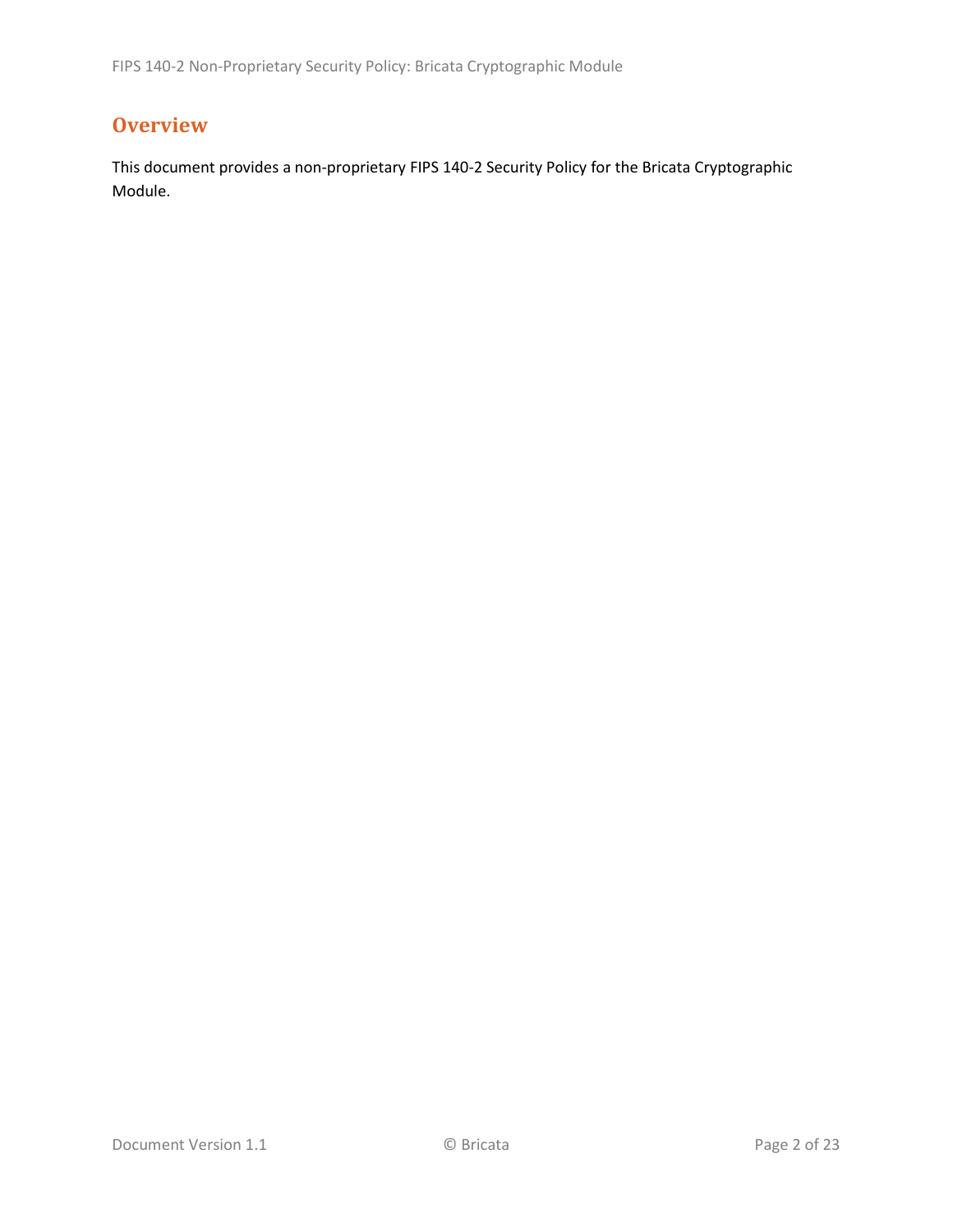# **Table of Contents**

| $\mathbf{1}$   |                  |                                                                                                 |
|----------------|------------------|-------------------------------------------------------------------------------------------------|
|                | 1.1              |                                                                                                 |
|                | 1.2              |                                                                                                 |
|                | 1.3              |                                                                                                 |
|                | 1.4              |                                                                                                 |
|                | 1.5              |                                                                                                 |
| $\overline{2}$ |                  |                                                                                                 |
|                | 2.1              |                                                                                                 |
|                | 2.1.1            |                                                                                                 |
|                | 2.1.2            |                                                                                                 |
|                | 2.1.3            |                                                                                                 |
|                | $2.2^{\circ}$    |                                                                                                 |
|                | 2.3              |                                                                                                 |
|                | 2.3.1            |                                                                                                 |
|                | 2.3.2            |                                                                                                 |
|                | 2.4              |                                                                                                 |
|                | 2.5              |                                                                                                 |
|                | 2.6              |                                                                                                 |
|                | 2.6.1            |                                                                                                 |
|                | 2.6.2            | Key/Critical Security Parameter (CSP) Authorized Access and Use by Role and Service/Function 19 |
|                | 2.6.3            |                                                                                                 |
|                | 2.6.4            |                                                                                                 |
|                | 2.7              |                                                                                                 |
|                | 2.7.1            |                                                                                                 |
|                | 2.7.2            |                                                                                                 |
|                | 2.7.3            |                                                                                                 |
|                | 2.8              |                                                                                                 |
| 3              |                  |                                                                                                 |
|                | 3.1              |                                                                                                 |
|                | 3.1.1            |                                                                                                 |
|                | 3.1.2            |                                                                                                 |
|                | 3.2 <sub>2</sub> |                                                                                                 |
|                | 3.2.1            |                                                                                                 |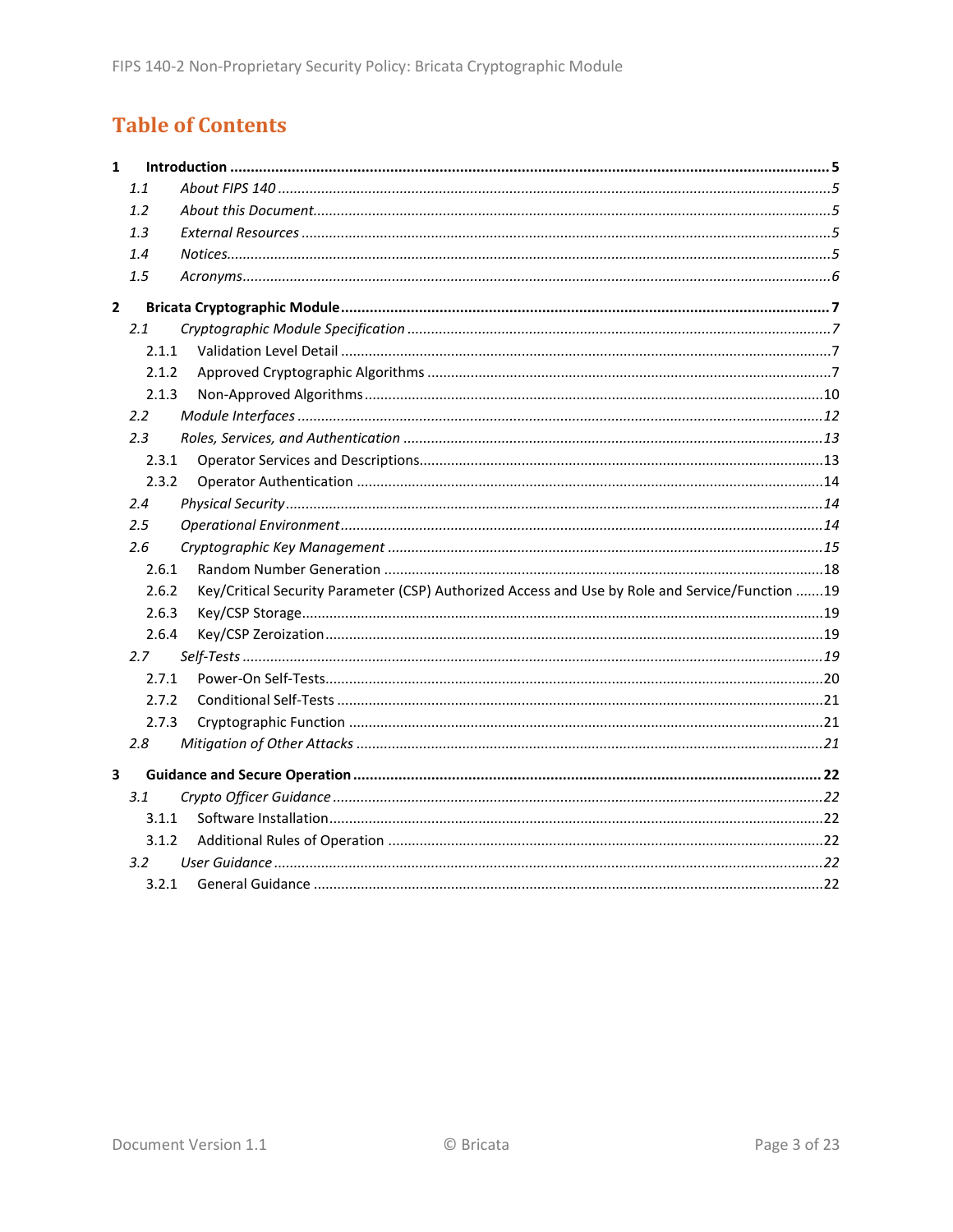# **List of Tables**

# **List of Figures**

|--|--|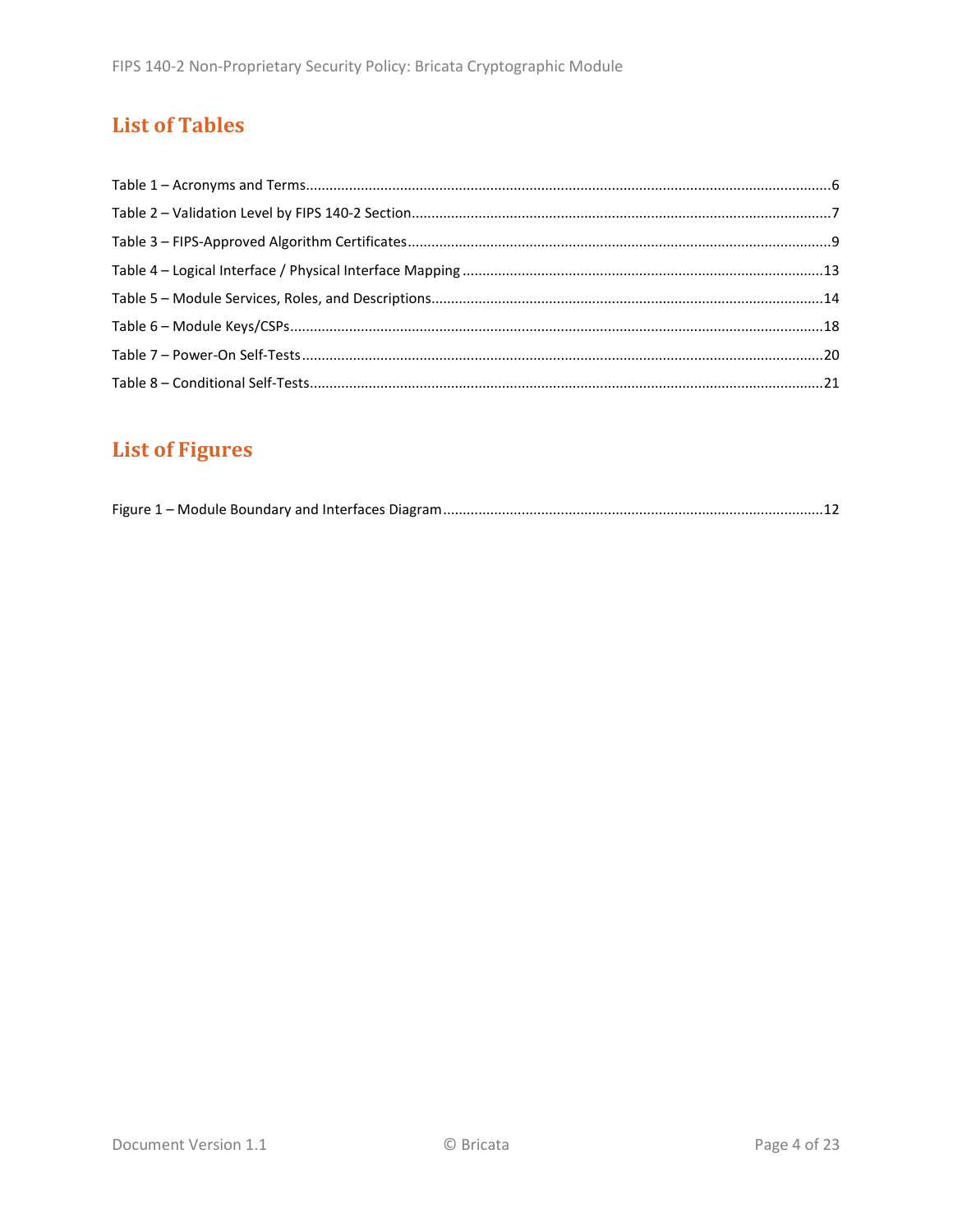# <span id="page-4-0"></span>**1 Introduction**

## <span id="page-4-1"></span>**1.1 About FIPS 140**

Federal Information Processing Standards Publication 140-2 — Security Requirements for Cryptographic Modules specifies requirements for cryptographic modules to be deployed in a Sensitive but Unclassified environment. The National Institute of Standards and Technology (NIST) and Canadian Centre for Cyber Security (CCCS) Cryptographic Module Validation Program (CMVP) run the FIPS 140 program. The NVLAP accredits independent testing labs to perform FIPS 140 testing; the CMVP validates modules meeting FIPS 140 validation. *Validated* is the term given to a module that is documented and tested against the FIPS 140 criteria.

More information is available on the CMVP website at [http://csrc.nist.gov/groups/STM/cmvp/index.html.](http://csrc.nist.gov/groups/STM/cmvp/index.html)

## <span id="page-4-2"></span>**1.2 About this Document**

This non-proprietary Cryptographic Module Security Policy for the Bricata Cryptographic Module from Bricata provides an overview of the product and a high-level description of how it meets the security requirements of FIPS 140-2. This document contains details on the module's cryptographic keys and critical security parameters. This Security Policy concludes with instructions and guidance on running the module in a FIPS 140-2 mode of operation.

The Bricata Cryptographic Module may also be referred to as the "module" in this document.

## <span id="page-4-3"></span>**1.3 External Resources**

The Bricata website [\(www.bricata.com\)](http://www.bricata.com/) contains information on Bricata services and products. The Cryptographic Module Validation Program website contains links to the FIPS 140-2 certificate and Bricata contact information.

### <span id="page-4-4"></span>**1.4 Notices**

This document may be freely reproduced and distributed in its entirety without modification.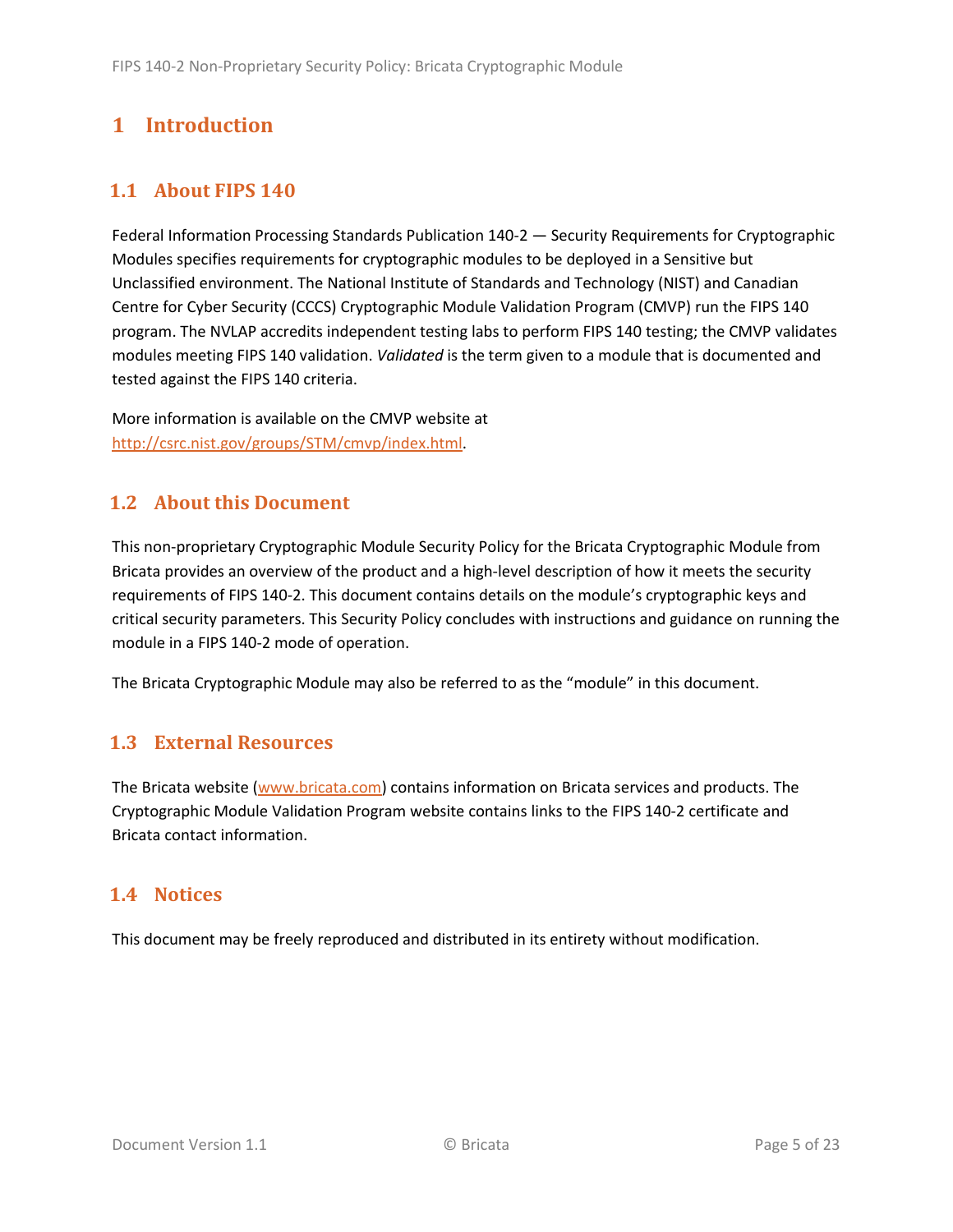# <span id="page-5-0"></span>**1.5 Acronyms**

| <b>Acronym</b> | <b>Term</b>                                    |
|----------------|------------------------------------------------|
| <b>AES</b>     | <b>Advanced Encryption Standard</b>            |
| <b>ANSI</b>    | American National Standards Institute          |
| <b>API</b>     | <b>Application Programming Interface</b>       |
| <b>CMVP</b>    | Cryptographic Module Validation Program        |
| CO             | Crypto Officer                                 |
| <b>CCCS</b>    | Canadian Centre for Cyber Security             |
| <b>CSP</b>     | <b>Critical Security Parameter</b>             |
| <b>DES</b>     | Data Encryption Standard                       |
| DH             | Diffie-Hellman                                 |
| <b>DRBG</b>    | Deterministic Random Bit Generator             |
| <b>DSA</b>     | Digital Signature Algorithm                    |
| EC             | <b>Elliptic Curve</b>                          |
| <b>EMC</b>     | <b>Electromagnetic Compatibility</b>           |
| <b>EMI</b>     | Electromagnetic Interference                   |
| <b>FCC</b>     | <b>Federal Communications Commission</b>       |
| <b>FIPS</b>    | <b>Federal Information Processing Standard</b> |
| <b>GPC</b>     | <b>General Purpose Computer</b>                |
| GUI            | <b>Graphical User Interface</b>                |
| <b>HMAC</b>    | (Keyed-) Hash Message Authentication Code      |
| <b>KAT</b>     | <b>Known Answer Test</b>                       |
| <b>MAC</b>     | <b>Message Authentication Code</b>             |
| <b>MD</b>      | <b>Message Digest</b>                          |
| <b>NIST</b>    | National Institute of Standards and Technology |
| <b>OS</b>      | <b>Operating System</b>                        |
| <b>PKCS</b>    | Public-Key Cryptography Standards              |
| <b>PRNG</b>    | Pseudo Random Number Generator                 |
| <b>PSS</b>     | Probabilistic Signature Scheme                 |
| <b>RNG</b>     | Random Number Generator                        |
| <b>RSA</b>     | Rivest, Shamir, and Adleman                    |
| <b>SHA</b>     | Secure Hash Algorithm                          |
| SSL            | Secure Sockets Layer                           |
| Triple-DES     | Triple Data Encryption Algorithm               |
| <b>TLS</b>     | <b>Transport Layer Security</b>                |
| <b>USB</b>     | <b>Universal Serial Bus</b>                    |

The following table defines acronyms found in this document:

**Table 1 – Acronyms and Terms**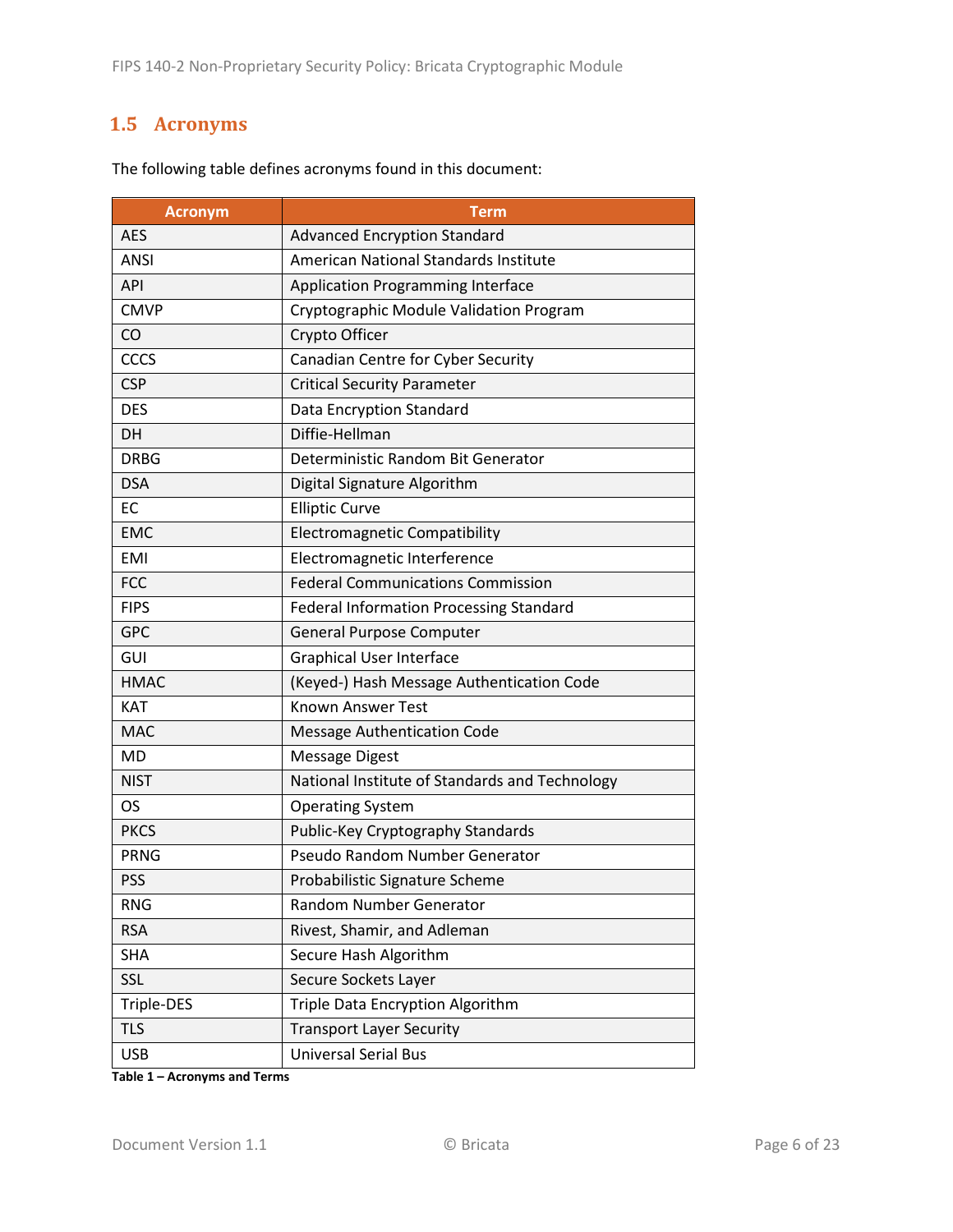# <span id="page-6-0"></span>**2 Bricata Cryptographic Module**

## <span id="page-6-1"></span>**2.1 Cryptographic Module Specification**

The Bricata Cryptographic Module is the cryptographic core of Bricata's Sensor Appliance & Central Management Console solutions.

The module's logical cryptographic boundary is the shared library files and their integrity check HMAC files. The module is a multi-chip standalone embodiment installed on a General Purpose Device.

All operations of the module occur via calls from host applications and their respective internal daemons/processes. As such there are no untrusted services calling the services of the module.

The module supports two modes of operation: Approved and non-Approved. The module will be in the FIPS-approved mode when all power up self-tests have completed successfully, and only Approved algorithms are invoked. See *Approved Cryptographic Algorithms* section below for a list of the supported Approved algorithms and *Non-Approved but Allowed Cryptographic Algorithms* for allowed algorithms. The non-Approved mode is entered when a non-Approved algorithm is invoked. See *Non-Approved Algorithms* for a list of non-Approved algorithms.

### <span id="page-6-2"></span>**2.1.1 Validation Level Detail**

| <b>FIPS 140-2 Section Title</b>                              | <b>Validation Level</b> |
|--------------------------------------------------------------|-------------------------|
| Cryptographic Module Specification                           | 1                       |
| Cryptographic Module Ports and Interfaces                    | 1                       |
| Roles, Services, and Authentication                          | 1                       |
| <b>Finite State Model</b>                                    | 1                       |
| <b>Physical Security</b>                                     | N/A                     |
| <b>Operational Environment</b>                               | 1                       |
| Cryptographic Key Management                                 | 1                       |
| Electromagnetic Interference / Electromagnetic Compatibility | 1                       |
| Self-Tests                                                   | 1                       |
| Design Assurance                                             | 1                       |
| Mitigation of Other Attacks                                  | N/A                     |

The following table lists the level of validation for each area in FIPS 140-2:

**Table 2 – Validation Level by FIPS 140-2 Section**

# <span id="page-6-3"></span>**2.1.2 Approved Cryptographic Algorithms**

The module's cryptographic algorithm implementations have received the following certificate numbers from the Cryptographic Algorithm Validation Program: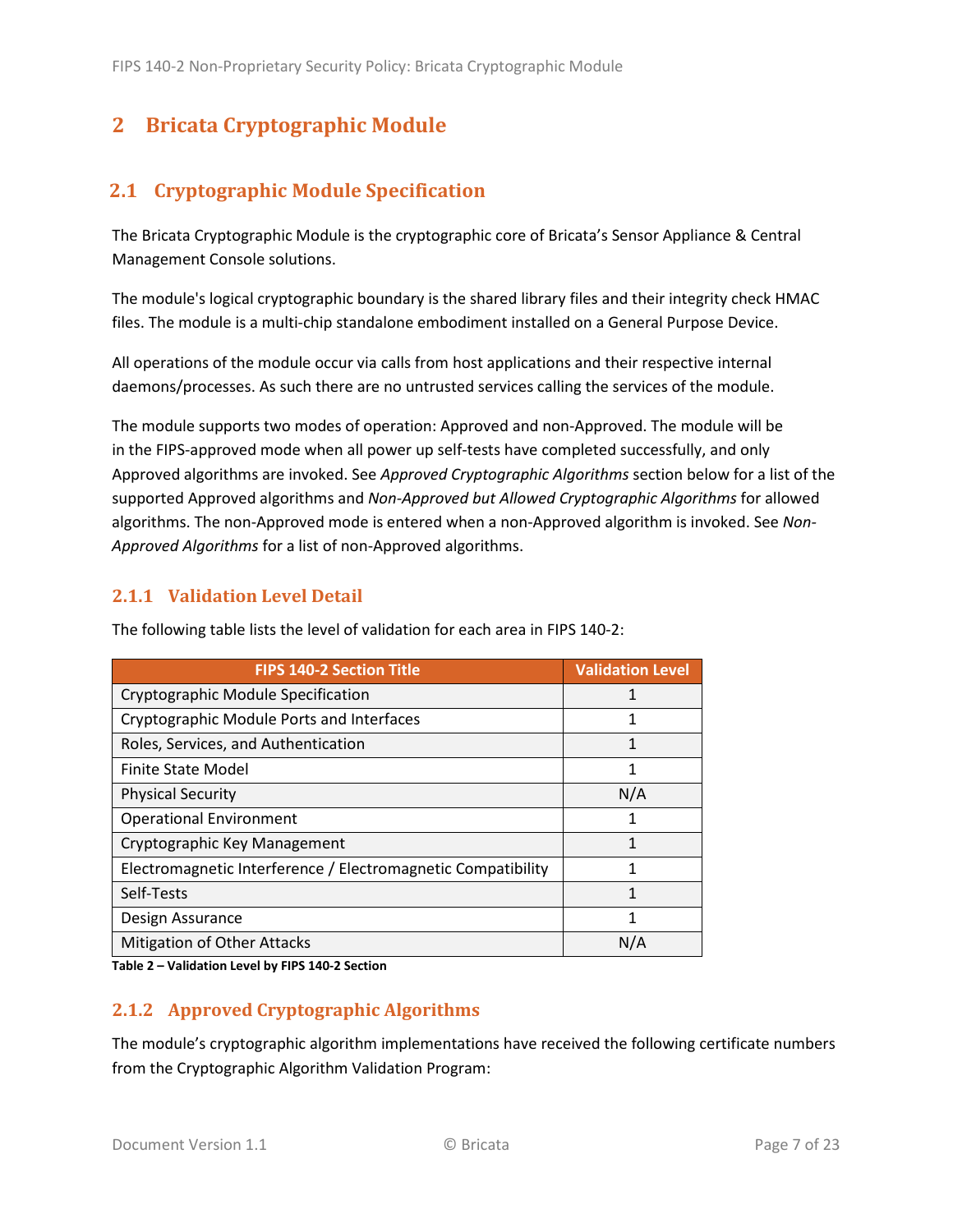| <b>Algorithm</b>                                                                   | <b>CAVP Certificate</b> |
|------------------------------------------------------------------------------------|-------------------------|
| <b>AES</b>                                                                         | 4750                    |
| ECB ( $e/d$ ; 128, 192, 256)                                                       |                         |
| CBC (e/d; 128, 192, 256)                                                           |                         |
| CFB1 (e/d; 128, 192, 256)                                                          |                         |
| CFB8 (e/d; 128, 192, 256)                                                          |                         |
| CFB128 (e/d; 128, 192, 256)                                                        |                         |
| OFB (e/d; 128, 192, 256)                                                           |                         |
| <b>CTR</b> ( ext only; 128, 192, 256)                                              |                         |
|                                                                                    |                         |
| CCM (KS: 128, 192, 256)                                                            |                         |
|                                                                                    |                         |
| CMAC (Generation/Verification) (KS: 128, 192, 256)                                 |                         |
| GCM (KS: AES_128(e/d), AES_192(e/d), AES_256(e/d))                                 |                         |
| HMAC-SHA-1, HMAC-SHA-224, HMAC-SHA-256, HMAC- SHA-384, HMAC-SHA-512                | 3164                    |
| <b>DSA</b>                                                                         | 1273                    |
| FIPS 186-4                                                                         |                         |
| <b>PQG Gen: 2048 &amp; 3072 (using SHA-2)</b>                                      |                         |
| PQG Ver: 1024, 2048 & 3072 (using SHA-1 and SHA-2)                                 |                         |
| Key Pair: 2048-bit & 3072-bit                                                      |                         |
| Sig Gen: 2048-bit & 3072-bit (using SHA-2)                                         |                         |
| Sig Ver: 1024-bit, 2048-bit & 3072-bit (using SHA-1 & SHA-2)                       |                         |
| <b>ECDSA</b>                                                                       | 1185                    |
| FIPS 186-4                                                                         |                         |
| Key Pair Generation: Curves (P-224, P-256, P-384, P-521, K-233, K-283, K-409, K-   |                         |
| 571, B-233, B-283, B-409 & B-571)                                                  |                         |
| PKV: Curves All P, K & B                                                           |                         |
| Sig Gen: (P-224, P-256, P-384, P-521, K-233, K-283, K-409, K-571, B-233, B-283, B- |                         |
| 409 & B-571) (SHA-2)                                                               |                         |
| Sig Ver: Curves (P-192, P224, P-256, P-384, P-521, K-163, K-233, K-283, K-409, K-  |                         |
| 571, B-163, B-233, B-283, B-409 & B-571) (using SHA-1 and SHA-2)                   |                         |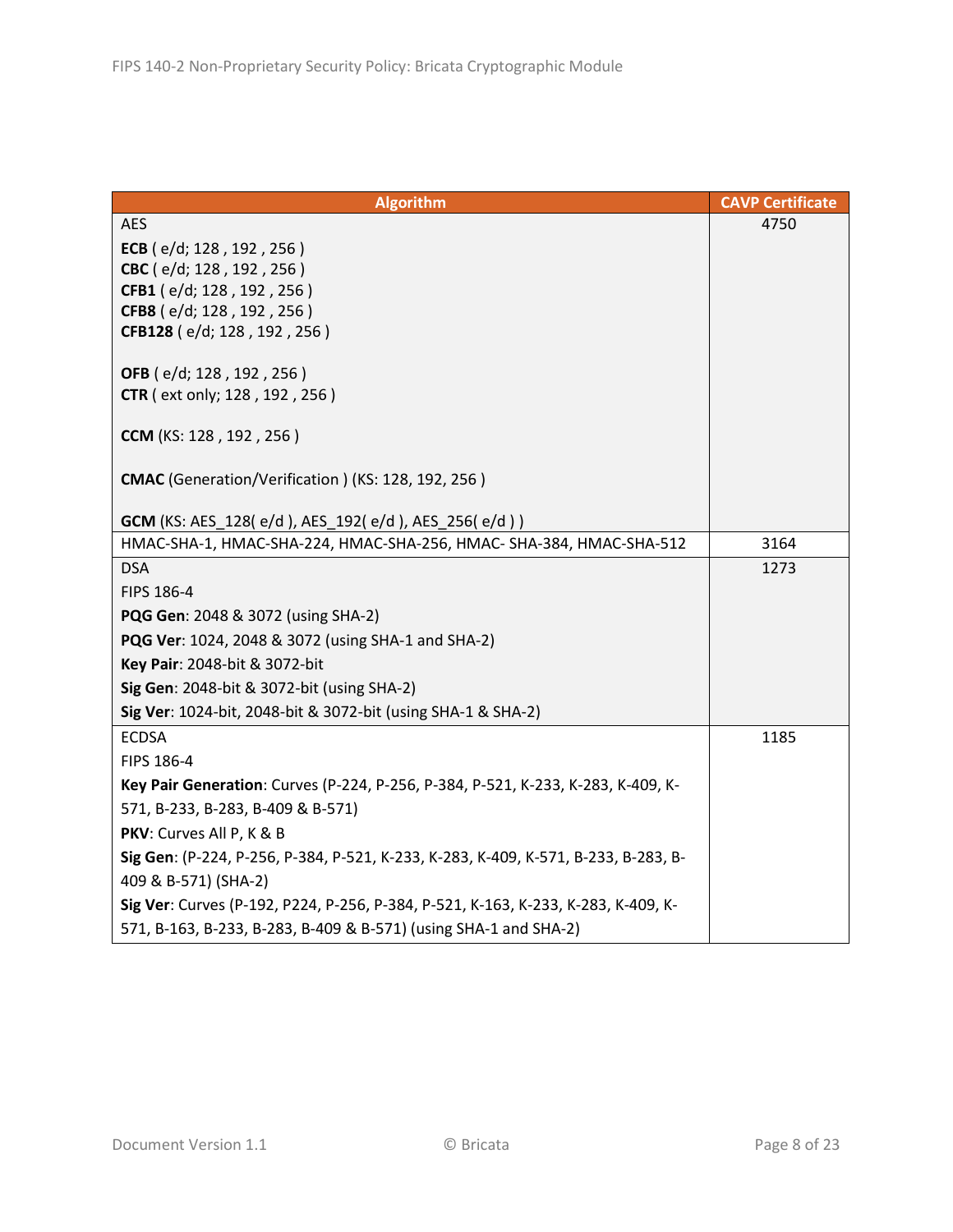| <b>Algorithm</b>                                                         | <b>CAVP Certificate</b> |
|--------------------------------------------------------------------------|-------------------------|
| RSA (X9.31, PKCS #1.5, PSS)                                              | 2594                    |
| FIPS 186-2                                                               |                         |
| <b>ANSIX9.31</b>                                                         |                         |
| Sig Gen: 4096-bit (using SHA-2)                                          |                         |
| Sig Ver: 1024-bit, 1536-bit, 2048-bit, 3072-bit, 4096-bit (any SHA size) |                         |
|                                                                          |                         |
| <b>PKCS1 V15</b>                                                         |                         |
| Sig Gen: 4096-bit (using SHA-2)                                          |                         |
| Sig Ver: 1024-bit, 1536-bit, 2048-bit, 3072-bit, 4096-bit (any SHA size) |                         |
|                                                                          |                         |
| <b>PSS</b>                                                               |                         |
| Sig Gen: 4096 bit (using SHA-2)                                          |                         |
| Sig Ver: 1024-bit, 1536-bit, 2048-bit, 3072-bit, 4096-bit (any SHA size) |                         |
|                                                                          |                         |
| FIPS 186-4                                                               |                         |
| <b>ANSIX9.31</b>                                                         |                         |
| Sig Gen: 2048-bit & 3072-bit (using SHA-2)                               |                         |
| Sig Ver: 1024-bit, 2048-bit, & 3072-bit (any SHA size)                   |                         |
|                                                                          |                         |
| <b>PKCS1 V15</b>                                                         |                         |
| Sig Gen: 2048-bit & 3072-bit (using SHA-2)                               |                         |
| Sig Ver: 1024-bit, 2048-bit, & 3072-bit (any SHA size)                   |                         |
|                                                                          |                         |
| <b>PSS</b>                                                               |                         |
| Sig Gen: 2048-bit & 3072-bit (using SHA-2)                               |                         |
| Sig Ver: 1024-bit, 2048-bit, & 3072-bit (any SHA size)                   |                         |
| SHA-1, SHA-224, SHA-256, SHA-384, SHA-512                                | 3893                    |
| Triple-DES                                                               | 2524                    |
| TECB(KO 1 e/d, KO 2 d only)                                              |                         |
| TCBC(KO1e/d, KO2donly)                                                   |                         |
| TCFB1(KO1e/d, KO2donly)                                                  |                         |
| TCFB8(KO1e/d, KO2donly)                                                  |                         |
| TCFB64(KO 1 e/d, KO 2 d only)                                            |                         |
| TOFB(KO1e/d, KO2donly)                                                   |                         |
|                                                                          |                         |
| CMAC(KS: 3-Key; Generation/Verification; Block Size(s): Full / Partial ) |                         |
| SP 800-90 DRBG (Hash DRBG, HMAC DRBG, CTR DRBG)                          | 1631                    |
| <b>CKG</b>                                                               | Vendor Affirmed         |

**Table 3 – FIPS-Approved Algorithm Certificates**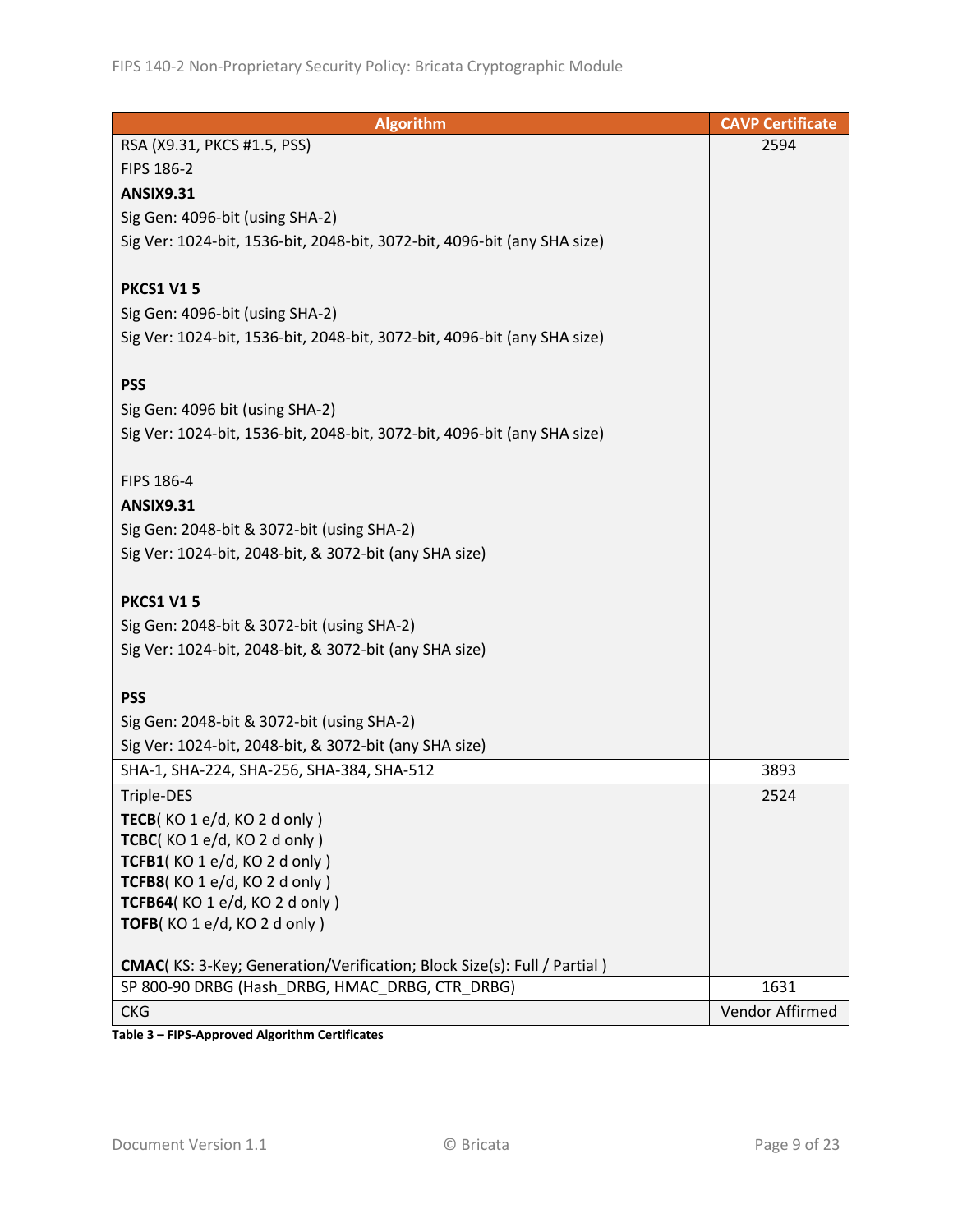### <span id="page-9-0"></span>**2.1.3 Non-Approved Algorithms**

The module supports the following non-FIPS 140-2 approved but allowed algorithms that may be used in the Approved mode of operation:

The following algorithms shall not be used:

- AES XTS (  $(KS: XTS_128$  (  $(e/d)$   $(f/p)$  )  $KS: XTS_256$  ( $(e/d)$   $(f/p)$  ).
- EC Diffie Hellman
- RSA (key wrapping; key establishment methodology provides up to 256 bits of encryption strength)

The following algorithms are disallowed as of January 1, 2016 per the NIST SP 800-131A algorithm transitions:

- Random Number Generator Based on ANSI X9.31 Appendix A.2.4
- Two-Key Triple DES Encryption
- Dual EC DRBG

The following algorithms are disallowed as of January 1, 2014 per the NIST SP 800-131A algorithm transitions:

| <b>FIPS 186-4 DSA</b> | PQG Gen 1024-bit (any SHA size), 2048-bit & 3072-bit using SHA-1<br>Key Gen 1024-bit (any SHA size), 2048-bit & 3072-bit using SHA-1<br>Sig Gen 1024-bit (any SHA size), 2048-bit & 3072-bit using SHA-1 |
|-----------------------|----------------------------------------------------------------------------------------------------------------------------------------------------------------------------------------------------------|
| <b>FIPS 186-2 DSA</b> | PQG Gen 1024-bit (any SHA size)<br>Key Gen 1024-bit<br>Sig Gen 1024-bit (any SHA size), 2048-bit & 3072-bit using SHA-1                                                                                  |
| <b>FIPS 186-2 RSA</b> | <b>ANSIX9.31</b><br>Key Gen 1024 & 1536                                                                                                                                                                  |
|                       | <b>ANSIX9.31</b><br>Sig Gen 1024 & 1536 (any SHA size); 2048, 3072 & 4096 using SHA-1                                                                                                                    |
|                       | <b>PKCSI V15</b><br>Sig Gen 1024 & 1536 (any SHA size); 2048, 3072 & 4096 using SHA-1                                                                                                                    |
|                       | <b>PSS</b><br>Sig Gen 1024 & 1536 (any SHA size); 2048, 3072 & 4096 using SHA-1                                                                                                                          |
| <b>FIPS 186-4 RSA</b> | <b>ANSIX9.31</b><br>Sig Gen 1024 using SHA-1                                                                                                                                                             |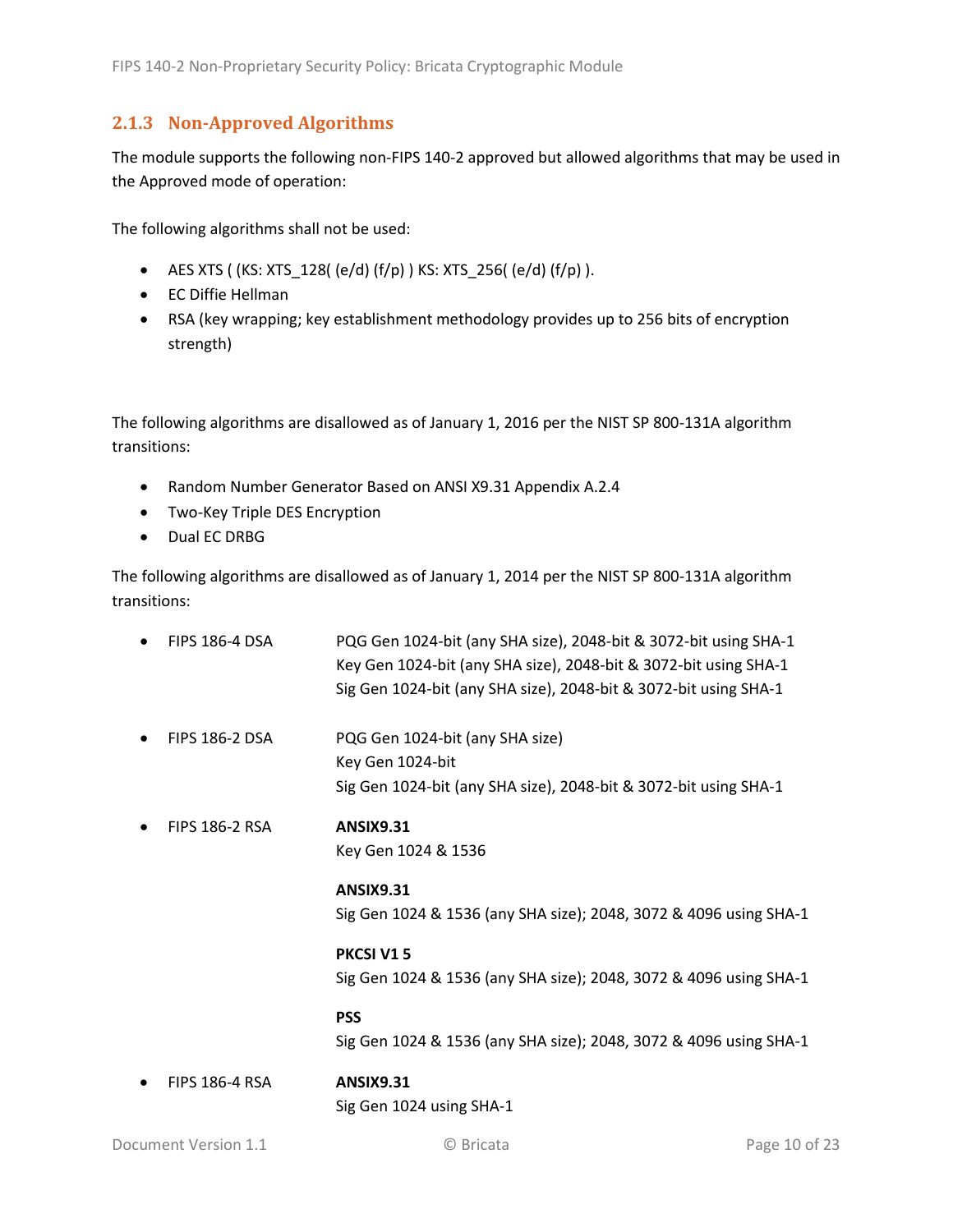# **PKCSI V1 5**

Sig Gen 1024 using SHA-1

#### **PSS** Sig Gen 1024 using SHA-1

- FIPS 186-2 ECDSA **Key Pair Generation: Curves** P-192, K-163 & B-163 **Sig Gen Curves** All P, K & B
- FIPS 186-4 ECDSA **Key Pair Generation: Curves** P-192, K-163 & B-163

**Sig Gen Curves** P-224, P-256, P-384, P-521, K-233, K-283, K-409, K-571, B-233, B-283, B-409 & B-571) (using SHA-1) P-192-, K-163 & B-163 (any SHA size)

• CVL (ECC CDH KAS) (non-compliant less than 112 bits of encryption strength)

The following algorithms are disallowed as of September 1, 2020 per the FIPS 186-2 transitions:

- FIPS 186-2 RSA (X9.31, PKCS #1.5, PSS)
	- o **ANSIX9.31**
		- Key Gen: 2048-bit, 3072-bit & 4096-bit
		- Sig Gen: 2048-bit, 3072-bit (any SHA size)
		- Sig Gen: 4096-bit using SHA-1

#### o **PKCS1 V1 5**

- Sig Gen: 2048-bit, 3072-bit (any SHA size)
- Sig Gen: 4096-bit using SHA-1
- o **PSS**
	- Sig Gen: 2048-bit, 3072-bit (any SHA size)
	- Sig Gen: 4096-bit using SHA-1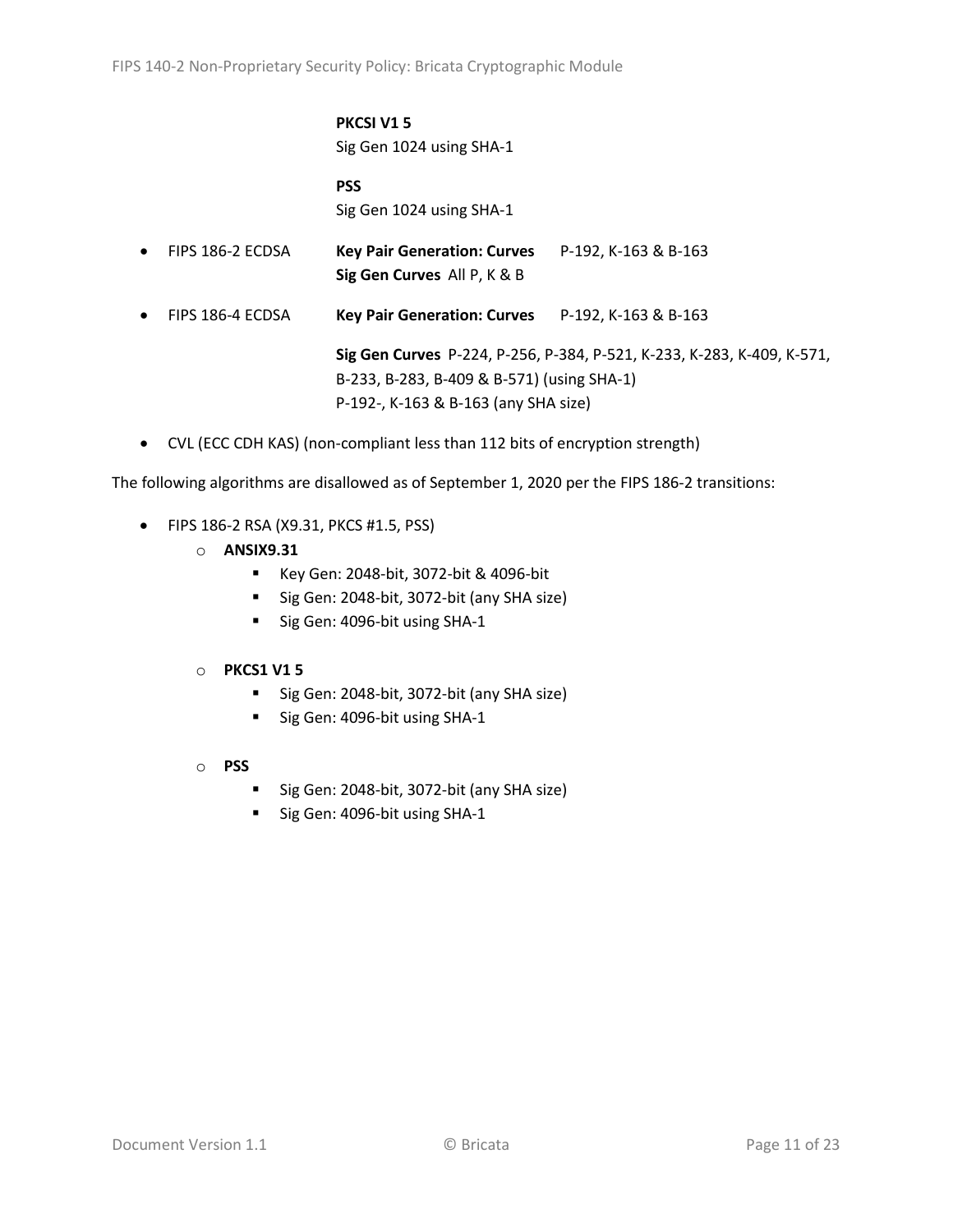## <span id="page-11-0"></span>**2.2 Module Interfaces**

The figure below shows the module's physical and logical block diagram:



<span id="page-11-1"></span>

The interfaces (ports) for the physical boundary include the computer keyboard port, mouse port, network port, USB ports, display and power plug. When operational, the module does not transmit any information across these physical ports because it is a software cryptographic module. Therefore, the module's interfaces are purely logical and are provided through the Application Programming Interface (API) that a calling daemon can operate. The logical interfaces expose services that applications directly call, and the API provides functions that may be called by a referencing application (see Sectio[n 2.3](#page-12-0) – [Roles, Services, and Authentication](#page-12-0) for the list of available functions). The module distinguishes between logical interfaces by logically separating the information according to the defined API.

The API provided by the module is mapped onto the FIPS 140-2 logical interfaces: data input, data output, control input, and status output. Each of the FIPS 140-2 logical interfaces relates to the module's callable interface, as follows: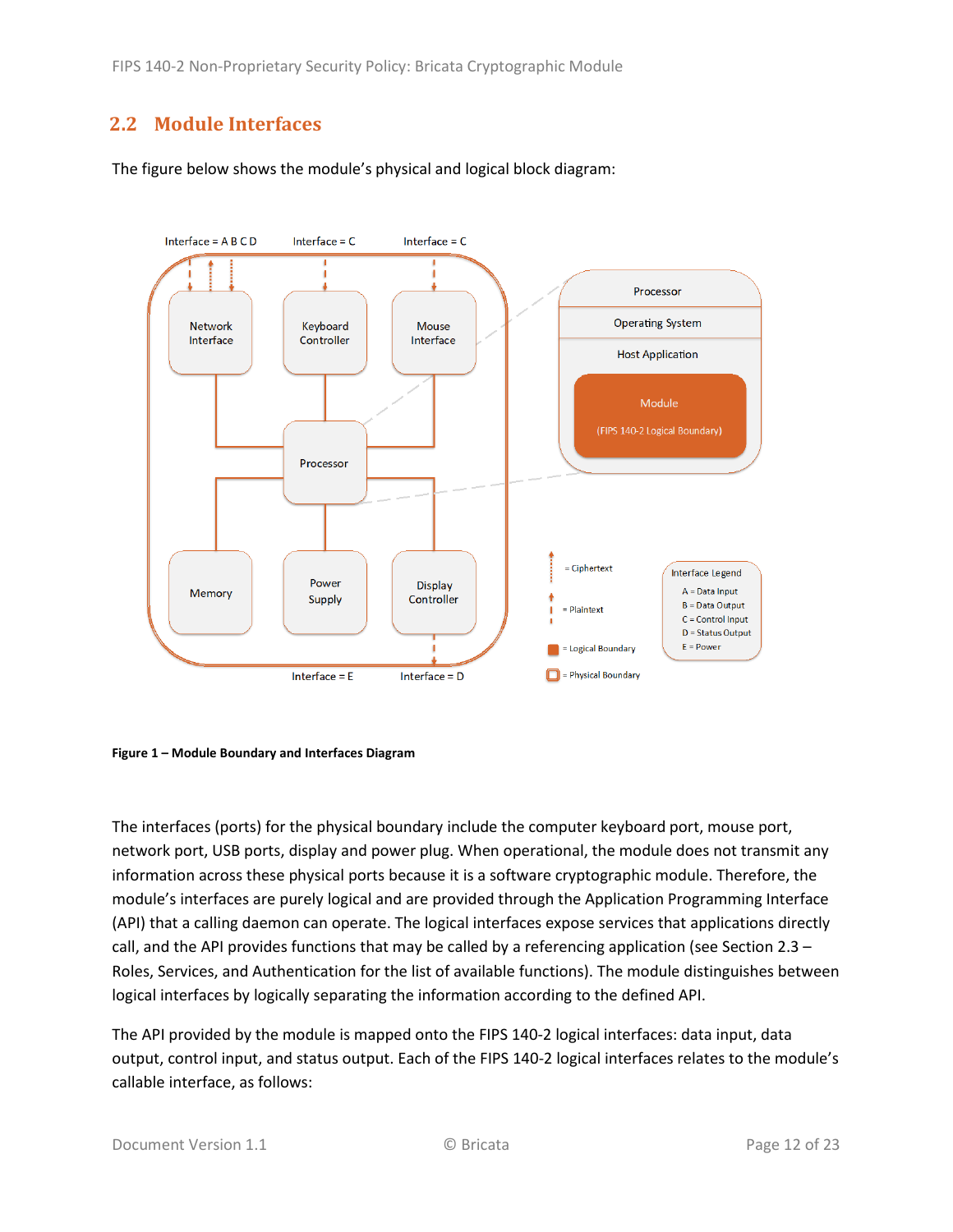| <b>FIPS 140-2 Interface</b> | Logical Interface                 | <b>Module Physical Interface</b> |
|-----------------------------|-----------------------------------|----------------------------------|
| Data Input                  | Input parameters of API function  | Network Interface                |
|                             | calls                             |                                  |
| Data Output                 | Output parameters of API function | Network Interface                |
|                             | calls                             |                                  |
| Control Input               | API function calls                | Keyboard Interface, Mouse        |
|                             |                                   | Interface                        |
| <b>Status Output</b>        | For FIPS mode, function calls     | Display Controller               |
|                             | returning status information and  |                                  |
|                             | return codes provided by API      |                                  |
|                             | function calls.                   |                                  |
| Power                       | <b>None</b>                       | Power Supply                     |

**Table 4 – Logical Interface / Physical Interface Mapping**

As shown in Figure 1 – [Module Boundary and Interfaces Diagram](#page-11-1) and Table 5 – Module [Services, Roles,](#page-13-3) [and Descriptions,](#page-13-3) the output data path is provided by the data interfaces and is logically disconnected from processes performing key generation or zeroization. No key information will be output through the data output interface when the module zeroizes keys.

## <span id="page-12-0"></span>**2.3 Roles, Services, and Authentication**

The module supports a Crypto Officer and a User role. The module does not support a Maintenance role. The User and Crypto-Officer roles are implicitly assumed by the entity accessing services implemented by the Module.

#### <span id="page-12-1"></span>**2.3.1 Operator Services and Descriptions**

The module supports services that are available to users in the various roles. All of the services are described in detail in the module's user documentation. The following table shows the services available to the various roles and the access to cryptographic keys and CSPs resulting from services:

| <b>Service</b>           | <b>Roles</b>   | <b>CSP / Algorithm</b>                  | <b>Permission</b>  |
|--------------------------|----------------|-----------------------------------------|--------------------|
| Module initialization    | Crypto         | None                                    | CO:                |
|                          | <b>Officer</b> |                                         | execute            |
|                          |                |                                         |                    |
| Symmetric                | User           | AES Key, Triple-DES Key                 | User:              |
| encryption/decryption    |                |                                         | read/write/execute |
| Digital signature        | User           | RSA Private Key, DSA Private Key, ECDSA | User:              |
| generation               |                | Private Key                             | read/write/execute |
| <b>Digital Signature</b> | User           | RSA Public Key, DSA Public Key, ECDSA   | User:              |
| verification             |                | Public Key                              | read/write/execute |
| Symmetric key            | User           | AES Key, Triple-DES Key                 | User:              |
| generation               |                |                                         | read/write/execute |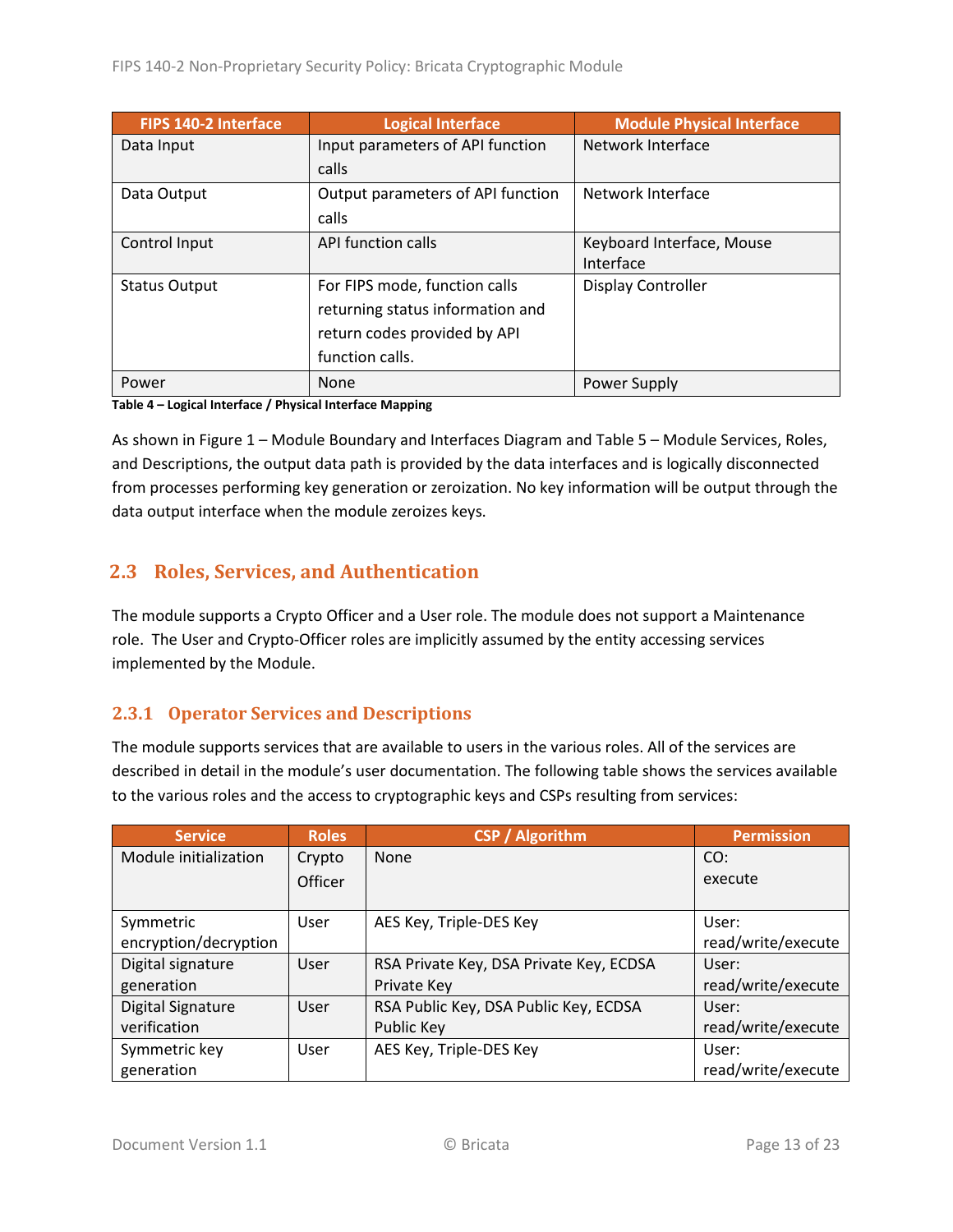| <b>Service</b>       | <b>Roles</b>   | <b>CSP</b> / Algorithm                 | <b>Permission</b>  |
|----------------------|----------------|----------------------------------------|--------------------|
| Asymmetric key       | <b>User</b>    | DSA Private Key, ECDSA Private Key     | User:              |
| generation           |                |                                        | read/write/execute |
| Keyed Hash (HMAC)    | User           | <b>HMAC Key</b>                        | User:              |
|                      |                | HMAC SHA-1, HMAC SHA-224, HMAC SHA-    | read/write/execute |
|                      |                | 256, HMAC SHA-384, HMAC SHA-512        |                    |
| Message digest (SHS) | <b>User</b>    | SHA-1, SHA-224, SHA-256, SHA-384, SHA- | User:              |
|                      |                | 512                                    | read/write/execute |
| Random number        | User           | DRBG Internal State, DRBG Entropy      | User:              |
| generation           |                |                                        | read/write/execute |
| Show status          | Crypto         | <b>None</b>                            | User and CO:       |
|                      | <b>Officer</b> |                                        | execute            |
|                      | User           |                                        |                    |
| Self test            | <b>User</b>    | None                                   | User:              |
|                      |                |                                        | read/execute       |
| Zeroize              | Crypto         | All CSPs                               | CO:                |
|                      | <b>Officer</b> |                                        | read/write/execute |
|                      | User           |                                        |                    |

<span id="page-13-3"></span>**Table 5 – Module Services, Roles, and Descriptions**

The operator is required to review the sections *Approved Cryptographic Algorithms*, *Non-Approved but Allowed Cryptographic Algorithms*, *Non-Approved Cryptographic Algorithms*, and *Guidance and Secure Operation* to ensure only approved algorithms are used.

#### <span id="page-13-0"></span>**2.3.2 Operator Authentication**

As required by FIPS 140-2, there are two roles (a Crypto Officer role and User role) in the module that operators may assume. As allowed by Level 1, the module does not support authentication to access services. As such, there are no applicable authentication policies. Access control policies are implicitly defined by the services available to the roles as specified in Table 5 – Module [Services, Roles,](#page-13-3) and [Descriptions.](#page-13-3)

## <span id="page-13-1"></span>**2.4 Physical Security**

This section of requirements does not apply to this module. The module is a software-only module and does not implement any physical security mechanisms.

## <span id="page-13-2"></span>**2.5 Operational Environment**

The module operates on a general purpose computer (GPC) running a general purpose operating system (GPOS). For FIPS purposes, the module is running on this operating system in single user mode and does not require any additional configuration to meet the FIPS requirements.

The module was tested on the following platforms: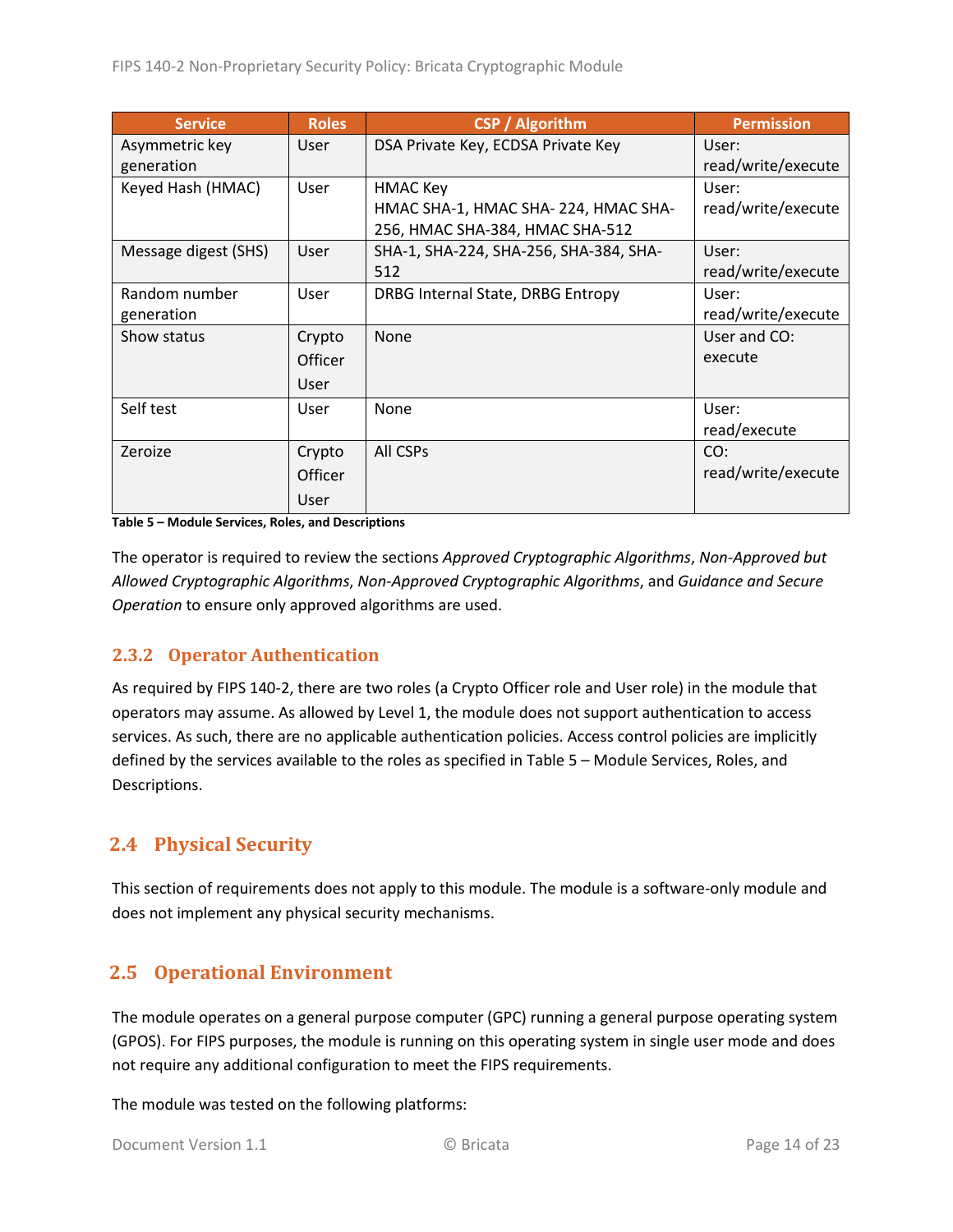• CentOS 7.3 running on a Dell Optiplex 755 with an Intel Celeron processor

Compliance is maintained for other versions of the respective operating system family where the binary is unchanged. No claim can be made as to the correct operation of the module or the security strengths of the generated keys when ported to an operational environment which is not listed on the validation certificate.

The GPC(s) used during testing met Federal Communications Commission (FCC) FCC Electromagnetic Interference (EMI) and Electromagnetic Compatibility (EMC) requirements for business use as defined by 47 Code of Federal Regulations, Part15, Subpart B. FIPS 140-2 validation compliance is maintained when the module is operated on other versions of the GPOS running in single user mode, assuming that the requirements outlined in NIST IG G.5 are met.

## <span id="page-14-0"></span>**2.6 Cryptographic Key Management**

| <b>Keys and CSPs</b> | <b>Storage</b><br><b>Locations</b> | <b>Storage</b><br><b>Method</b> | <b>Input</b><br><b>Method</b> | <b>Output</b><br><b>Method</b> | <b>Zeroization</b> | <b>Access</b> |
|----------------------|------------------------------------|---------------------------------|-------------------------------|--------------------------------|--------------------|---------------|
| AES Key (128,        | <b>RAM</b>                         | Plaintext                       | API call                      | None                           | power cycle        | CO: RWD       |
| 192, 256 bits)       |                                    |                                 | parameter                     |                                | cleanse()          |               |
|                      |                                    |                                 |                               |                                |                    | U: RWD        |
| Encrypt/Decrypt      |                                    |                                 |                               |                                |                    |               |
| operations           |                                    |                                 |                               |                                |                    |               |
| Used to generate     |                                    |                                 |                               |                                |                    |               |
| and verify MACs      |                                    |                                 |                               |                                |                    |               |
| with AES as part     |                                    |                                 |                               |                                |                    |               |
| of the CMAC          |                                    |                                 |                               |                                |                    |               |
| algorithm.           |                                    |                                 |                               |                                |                    |               |
| Triple-DES Key       | <b>RAM</b>                         | Plaintext                       | API call                      | None                           | power cycle        | CO: RWD       |
| $(168 \text{ bits})$ |                                    |                                 | parameter                     |                                | cleanse()          |               |
|                      |                                    |                                 |                               |                                |                    | U: RWD        |
| Used for             |                                    |                                 |                               |                                |                    |               |
| Encrypt/Decrypt      |                                    |                                 |                               |                                |                    |               |
| operations.          |                                    |                                 |                               |                                |                    |               |
| Used for             |                                    |                                 |                               |                                |                    |               |
| generating and       |                                    |                                 |                               |                                |                    |               |
| verifying MACs       |                                    |                                 |                               |                                |                    |               |
| with Triple-DES      |                                    |                                 |                               |                                |                    |               |
| as part of the       |                                    |                                 |                               |                                |                    |               |
| CMAC algorithm.      |                                    |                                 |                               |                                |                    |               |

The table below provides a complete list of Critical Security Parameters used within the module: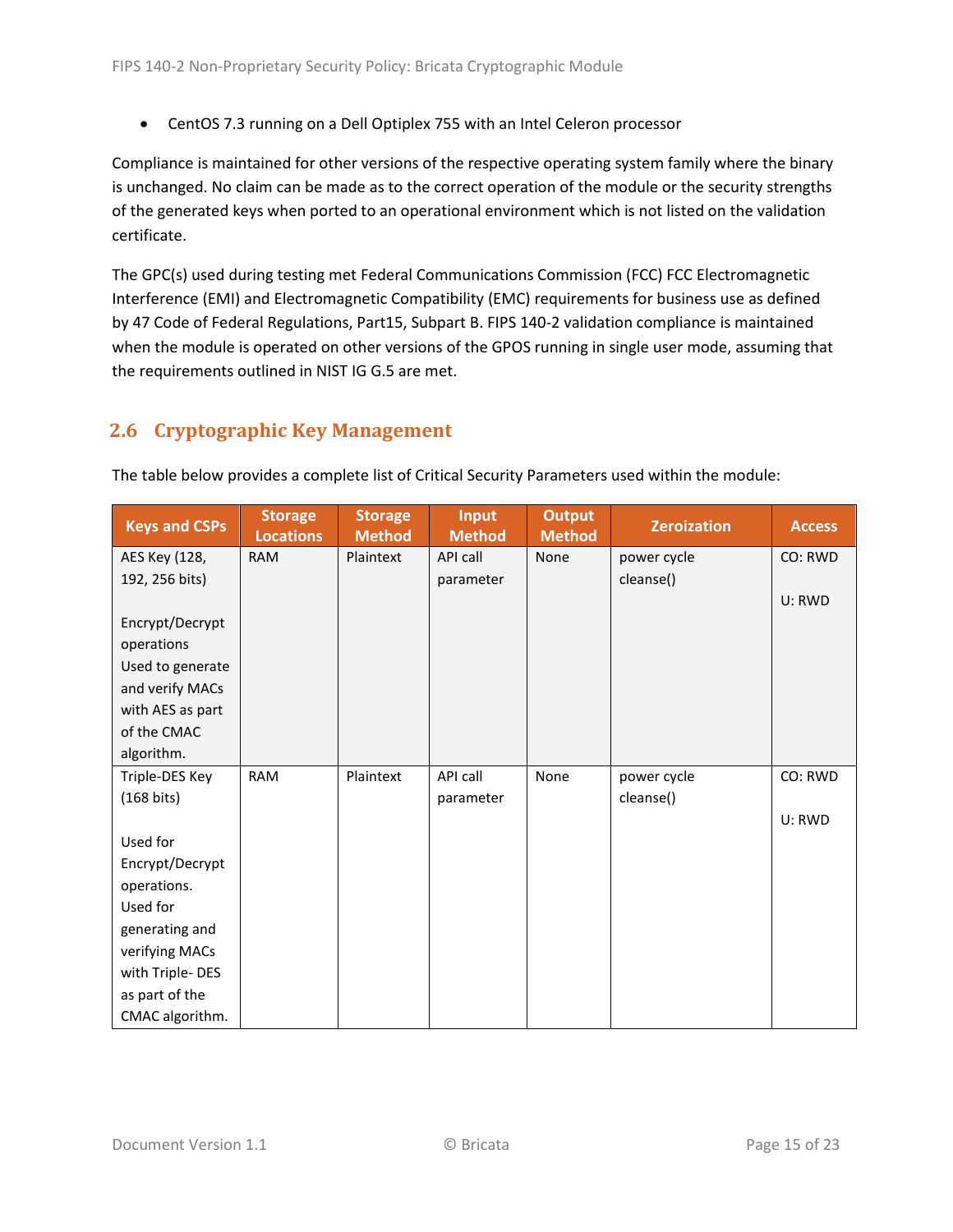| <b>Keys and CSPs</b>                  | <b>Storage</b><br><b>Locations</b> | <b>Storage</b><br><b>Method</b> | <b>Input</b><br><b>Method</b> | <b>Output</b><br><b>Method</b> | <b>Zeroization</b> | <b>Access</b> |
|---------------------------------------|------------------------------------|---------------------------------|-------------------------------|--------------------------------|--------------------|---------------|
| RSA Public Key                        | <b>RAM</b>                         | Plaintext                       | API call                      | API call                       | power cycle        | CO: RWD       |
| (1024, 1536,                          |                                    |                                 | parameter                     | parameter                      | cleanse()          |               |
| 2048, 3072, 4096                      |                                    |                                 |                               |                                |                    | U: RWD        |
| bits)                                 |                                    |                                 |                               |                                |                    |               |
|                                       |                                    |                                 |                               |                                |                    |               |
| <b>RSA</b>                            |                                    |                                 |                               |                                |                    |               |
| public/private                        |                                    |                                 |                               |                                |                    |               |
| keys used to sign<br>and verify data. |                                    |                                 |                               |                                |                    |               |
| RSA Private Key                       | <b>RAM</b>                         | Plaintext                       | API call                      | API call                       | power cycle        | CO: RWD       |
| (2048, 3072,                          |                                    |                                 | parameter                     | parameter                      | cleanse()          |               |
| 4096 bits)                            |                                    |                                 |                               |                                |                    | U: RWD        |
|                                       |                                    |                                 |                               |                                |                    |               |
| <b>RSA</b>                            |                                    |                                 |                               |                                |                    |               |
| public/private                        |                                    |                                 |                               |                                |                    |               |
| keys used to sign                     |                                    |                                 |                               |                                |                    |               |
| and verify data.                      |                                    |                                 |                               |                                |                    |               |
| <b>DSA Public Key</b>                 | <b>RAM</b>                         | Plaintext                       | API call                      | API call                       | power cycle        | CO: RWD       |
| (1024, 2048, and                      |                                    |                                 | parameter                     | parameter                      | cleanse()          |               |
| 3072 bits)                            |                                    |                                 |                               |                                |                    | U: RWD        |
| <b>DSA</b>                            |                                    |                                 |                               |                                |                    |               |
| public/private                        |                                    |                                 |                               |                                |                    |               |
| keys used to sign                     |                                    |                                 |                               |                                |                    |               |
| and verify data.                      |                                    |                                 |                               |                                |                    |               |
| DSA Private Key                       | <b>RAM</b>                         | Plaintext                       | API call                      | API call                       | power cycle        | CO: RWD       |
| (2048, and 3072                       |                                    |                                 | parameter                     | parameter                      | cleanse()          |               |
| bits)                                 |                                    |                                 |                               |                                |                    | U: RWD        |
|                                       |                                    |                                 |                               |                                |                    |               |
| <b>DSA</b>                            |                                    |                                 |                               |                                |                    |               |
| public/private<br>keys used to sign   |                                    |                                 |                               |                                |                    |               |
| and verify data.                      |                                    |                                 |                               |                                |                    |               |
| HMAC Key (≥ 112                       | <b>RAM</b>                         | Plaintext                       | API call                      | API call                       | power cycle        | CO: RWD       |
| bits)                                 |                                    |                                 | parameter                     | parameter                      | cleanse()          |               |
|                                       |                                    |                                 |                               |                                |                    | U: RWD        |
| HMAC keys used                        |                                    |                                 |                               |                                |                    |               |
| to generate and                       |                                    |                                 |                               |                                |                    |               |
| verify MACs on                        |                                    |                                 |                               |                                |                    |               |
| data.                                 |                                    |                                 |                               |                                |                    |               |
| Integrity Key                         | Module                             | Plaintext                       | None                          | None                           | None               | CO: RWD       |
|                                       | Binary                             |                                 |                               |                                |                    |               |
|                                       |                                    |                                 |                               |                                |                    | U: RWD        |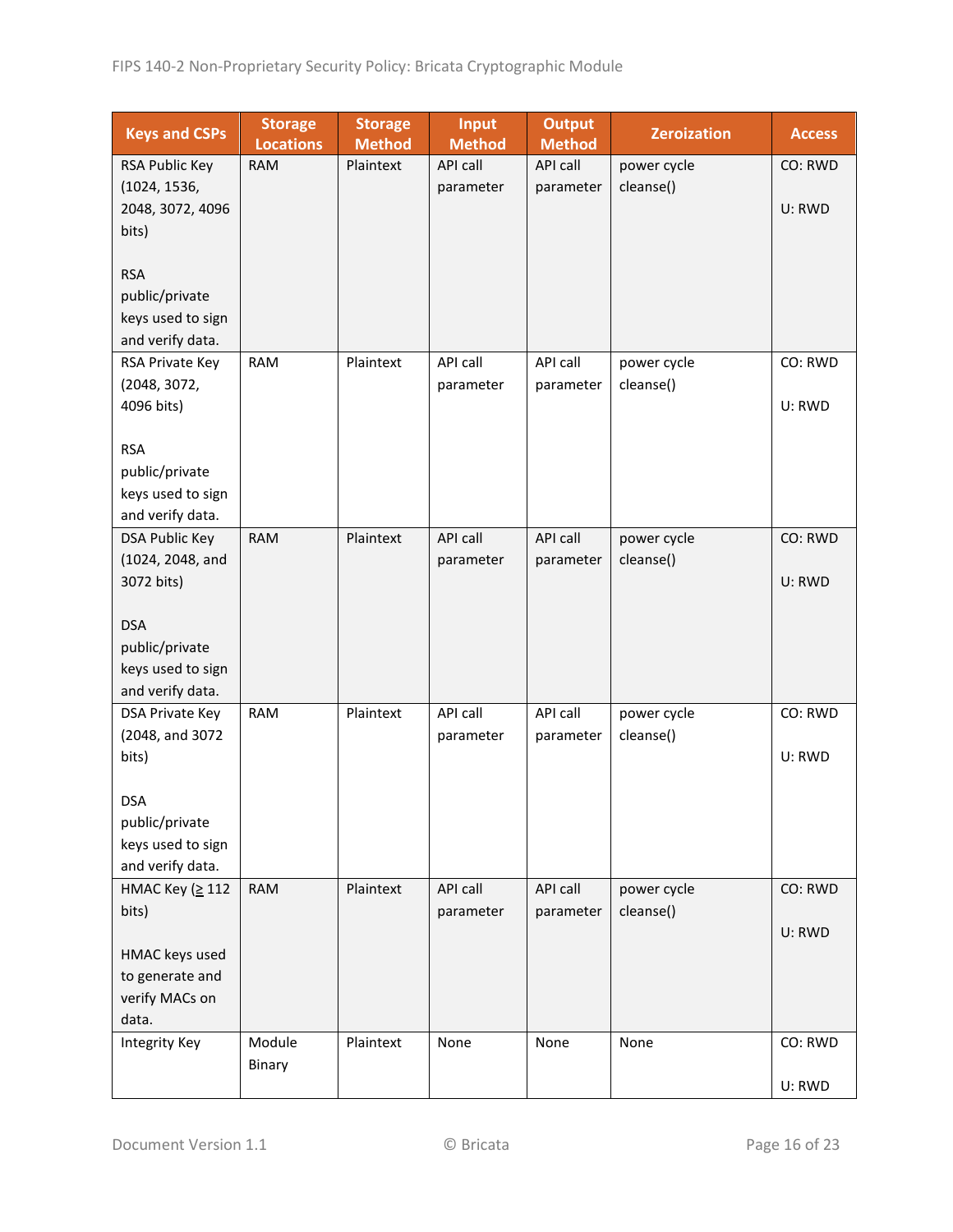| <b>Keys and CSPs</b>  | <b>Storage</b><br><b>Locations</b> | <b>Storage</b><br><b>Method</b> | <b>Input</b><br><b>Method</b> | <b>Output</b><br><b>Method</b> | <b>Zeroization</b> | <b>Access</b> |
|-----------------------|------------------------------------|---------------------------------|-------------------------------|--------------------------------|--------------------|---------------|
| <b>EC DSA Private</b> | <b>RAM</b>                         | Plaintext                       | API call                      | API call                       | power cycle        | CO: RWD       |
| Key                   |                                    |                                 | parameter                     | parameter                      | cleanse()          |               |
| (PKG: Curves (P-      |                                    |                                 |                               |                                |                    | U: RWD        |
| 224, P-256, P-        |                                    |                                 |                               |                                |                    |               |
| 384, P-521, K-        |                                    |                                 |                               |                                |                    |               |
| 233, K-283, K-        |                                    |                                 |                               |                                |                    |               |
| 409, K-571, B-        |                                    |                                 |                               |                                |                    |               |
| 233, B-283, B-        |                                    |                                 |                               |                                |                    |               |
| 409 & B-571)          |                                    |                                 |                               |                                |                    |               |
| PKV: Curves All       |                                    |                                 |                               |                                |                    |               |
| <b>P, K &amp; B</b>   |                                    |                                 |                               |                                |                    |               |
| $\mathcal{E}$         |                                    |                                 |                               |                                |                    |               |
|                       |                                    |                                 |                               |                                |                    |               |
| <b>ECDSA</b> keys     |                                    |                                 |                               |                                |                    |               |
| public/private        |                                    |                                 |                               |                                |                    |               |
| keys used to sign     |                                    |                                 |                               |                                |                    |               |
| and verify data.      |                                    |                                 |                               |                                |                    |               |
| <b>EC DSA Public</b>  | <b>RAM</b>                         | Plaintext                       | API call                      | API call                       | power cycle        | CO: RWD       |
| Key                   |                                    |                                 | parameter                     | parameter                      | cleanse()          |               |
| (PKG: Curves (P-      |                                    |                                 |                               |                                |                    | U: RWD        |
| 224, P-256, P-        |                                    |                                 |                               |                                |                    |               |
| 384, P-521, K-        |                                    |                                 |                               |                                |                    |               |
| 233, K-283, K-        |                                    |                                 |                               |                                |                    |               |
| 409, K-571, B-        |                                    |                                 |                               |                                |                    |               |
| 233, B-283, B-        |                                    |                                 |                               |                                |                    |               |
| 409 & B-571)          |                                    |                                 |                               |                                |                    |               |
| PKV: Curves All       |                                    |                                 |                               |                                |                    |               |
| <b>P, K &amp; B</b>   |                                    |                                 |                               |                                |                    |               |
| $\lambda$             |                                    |                                 |                               |                                |                    |               |
|                       |                                    |                                 |                               |                                |                    |               |
| <b>ECDSA</b> keys     |                                    |                                 |                               |                                |                    |               |
| public/private        |                                    |                                 |                               |                                |                    |               |
| keys used to sign     |                                    |                                 |                               |                                |                    |               |
| and verify data.      |                                    |                                 |                               |                                |                    |               |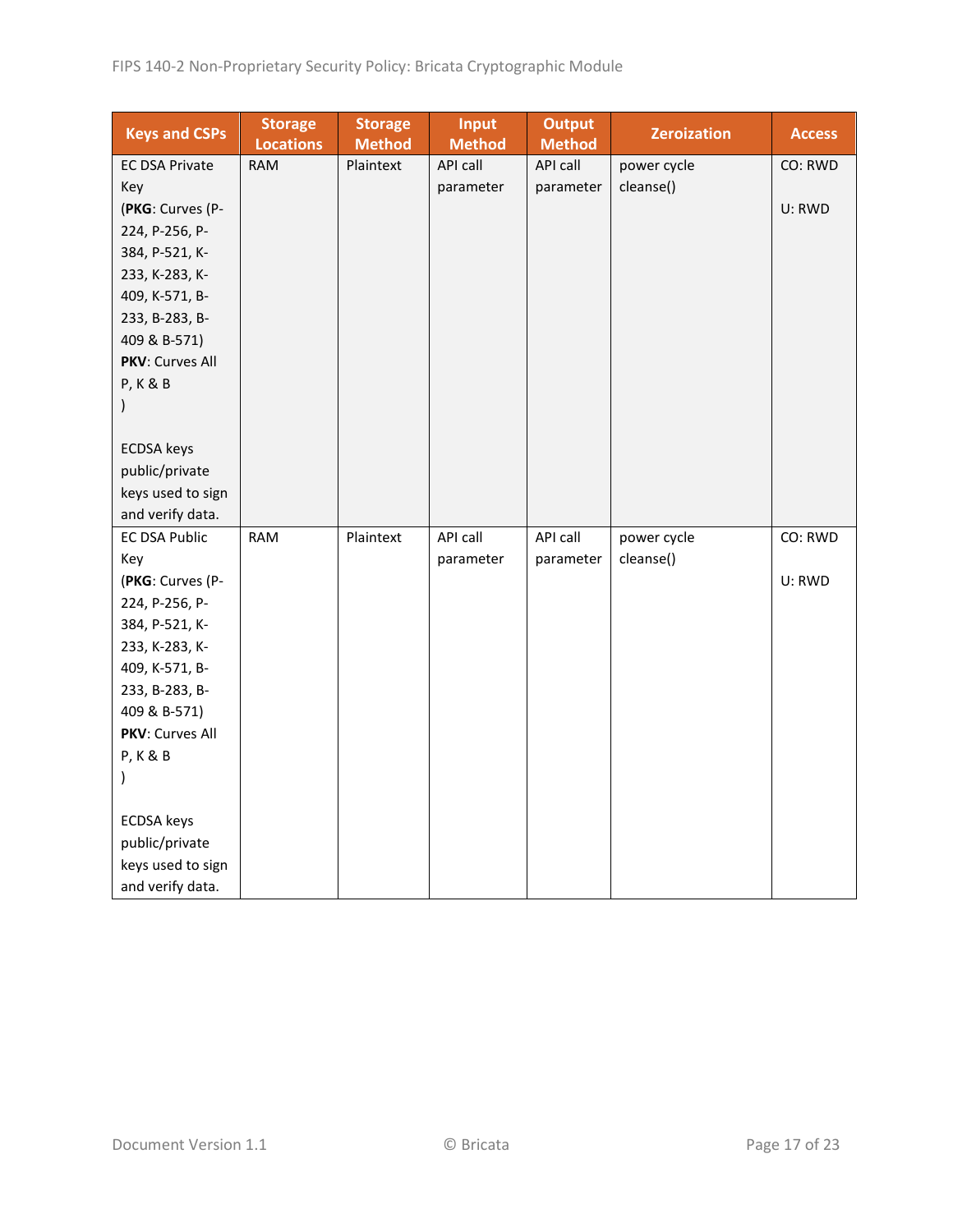| <b>Keys and CSPs</b> | <b>Storage</b><br><b>Locations</b> | <b>Storage</b><br><b>Method</b> | <b>Input</b><br><b>Method</b> | <b>Output</b><br><b>Method</b> | <b>Zeroization</b> | <b>Access</b> |
|----------------------|------------------------------------|---------------------------------|-------------------------------|--------------------------------|--------------------|---------------|
| <b>DRBG Internal</b> | <b>RAM</b>                         | Plaintext                       | None                          | None                           | power cycle        | CO: RWD       |
| state (V,C, Key      |                                    |                                 |                               |                                | cleanse()          |               |
| value)               |                                    |                                 |                               |                                |                    | U: RWD        |
|                      |                                    |                                 |                               |                                |                    |               |
| V and key are        |                                    |                                 |                               |                                |                    |               |
| used as part of      |                                    |                                 |                               |                                |                    |               |
| <b>HMAC and CTR</b>  |                                    |                                 |                               |                                |                    |               |
| DRBG process. V      |                                    |                                 |                               |                                |                    |               |
| and C are used as    |                                    |                                 |                               |                                |                    |               |
| part of HASH         |                                    |                                 |                               |                                |                    |               |
| DRBG process.        |                                    |                                 |                               |                                |                    |               |
| <b>DRBG Entropy</b>  | <b>RAM</b>                         | Plaintext                       | API call                      | None                           | power cycle        | CO: RWD       |
|                      |                                    |                                 | parameter                     |                                | cleanse()          |               |
| Entropy input        |                                    |                                 |                               |                                |                    | U: RWD        |
| strings used as      |                                    |                                 |                               |                                |                    |               |
| part of the DRBG     |                                    |                                 |                               |                                |                    |               |
| process.             |                                    |                                 |                               |                                |                    |               |

 $R = Read$  W = Write D = Delete

#### **Table 6 – Module Keys/CSPs**

*Please note that keys can be generated by the module for the services that require those keys, but the keys will always be input via an API call.*

The application that uses the module is responsible for appropriate destruction and zeroization of the key material. The module provides functions for key allocation and destruction which overwrite the memory that is occupied by the key information with zeros before it is deallocated.

#### <span id="page-17-0"></span>**2.6.1 Random Number Generation**

The module uses SP800-90A DRBGs for creation of asymmetric and symmetric keys.

The module accepts input from entropy sources external to the cryptographic boundary for use as seed material for the module's Approved DRBGs. The calling application of the module shall use entropy sources that meet the security strength required for the random bit generation mechanism as shown in NIST Special Publication 800-90A Table 2 (Hash\_DRBG, HMAC\_DRBG) and Table 3 (CTR\_DRBG). At a minimum, the entropy source shall provide at least 128-bits of entropy to the DRBG.

The module performs continual tests on the random numbers it uses to ensure that the seed and seed key input to the Approved DRBGs do not have the same value. The module also performs continual tests on the output of the Approved DRBGs to ensure that consecutive random numbers do not repeat.

In accordance with FIPS 140-2 IG D.12, the cryptographic module performs Cryptographic Key Generation (CKG) for asymmetric keys as per NIST SP 800-133rev2 (vendor affirmed). The resulting symmetric key or asymmetric seed is an unmodified output from a DRBG.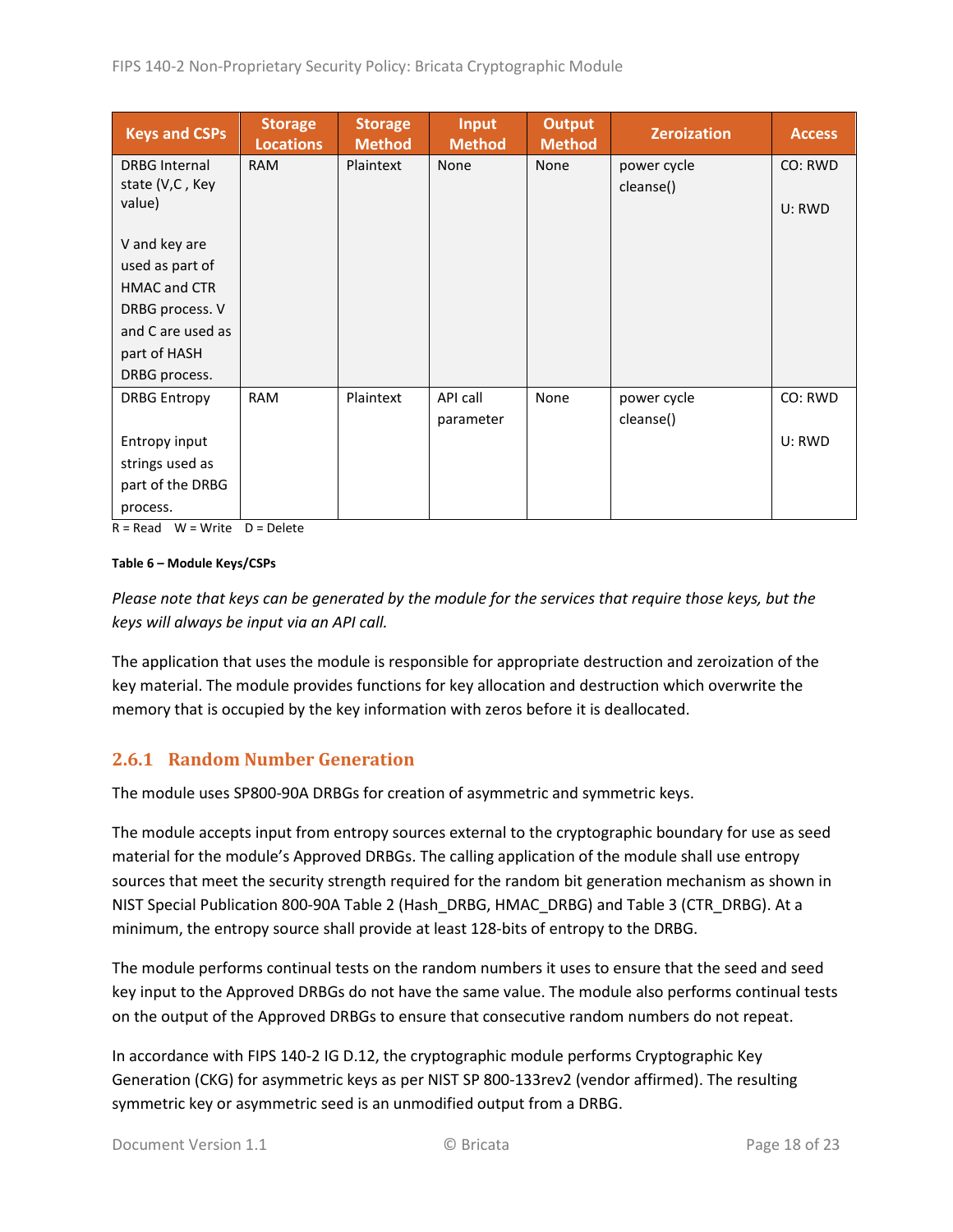The AES GCM IV generation is in compliance with the RFC5288 and RFC5289 and shall only be used for the TLS protocol version 1.2 to be compliant with [FIPS140-2 IG] IG A.5, provision 1 ("TLS protocol IV generation"); thus, the module is compliant with [SP800-52].

## <span id="page-18-0"></span>**2.6.2 Key/Critical Security Parameter (CSP) Authorized Access and Use by Role and Service/Function**

An authorized application as user (the User role) has access to all key data generated during the operation of the module.

### <span id="page-18-1"></span>**2.6.3 Key/CSP Storage**

Public and private keys are provided to the module by the calling process and are destroyed when released by the appropriate API function calls or during power cycle. The module does not perform persistent storage of keys.

### <span id="page-18-2"></span>**2.6.4 Key/CSP Zeroization**

The application is responsible for calling the appropriate destruction functions from the API. The destruction functions then overwrite the memory occupied by keys with zeros and deallocates the memory. This occurs during process termination / power cycle. Keys are immediately zeroized upon deallocation, which sufficiently protects the CSPs from compromise.

### <span id="page-18-3"></span>**2.7 Self-Tests**

FIPS 140-2 requires that the module perform self tests to ensure the integrity of the module and the correctness of the cryptographic functionality at start up. In addition some functions require continuous verification of function, such as the random number generator. All of these tests are listed and described in this section. In the event of a self-test error, the module will log the error and will halt. The module must be initialized into memory to resume function.

The following sections discuss the module's self-tests in more detail.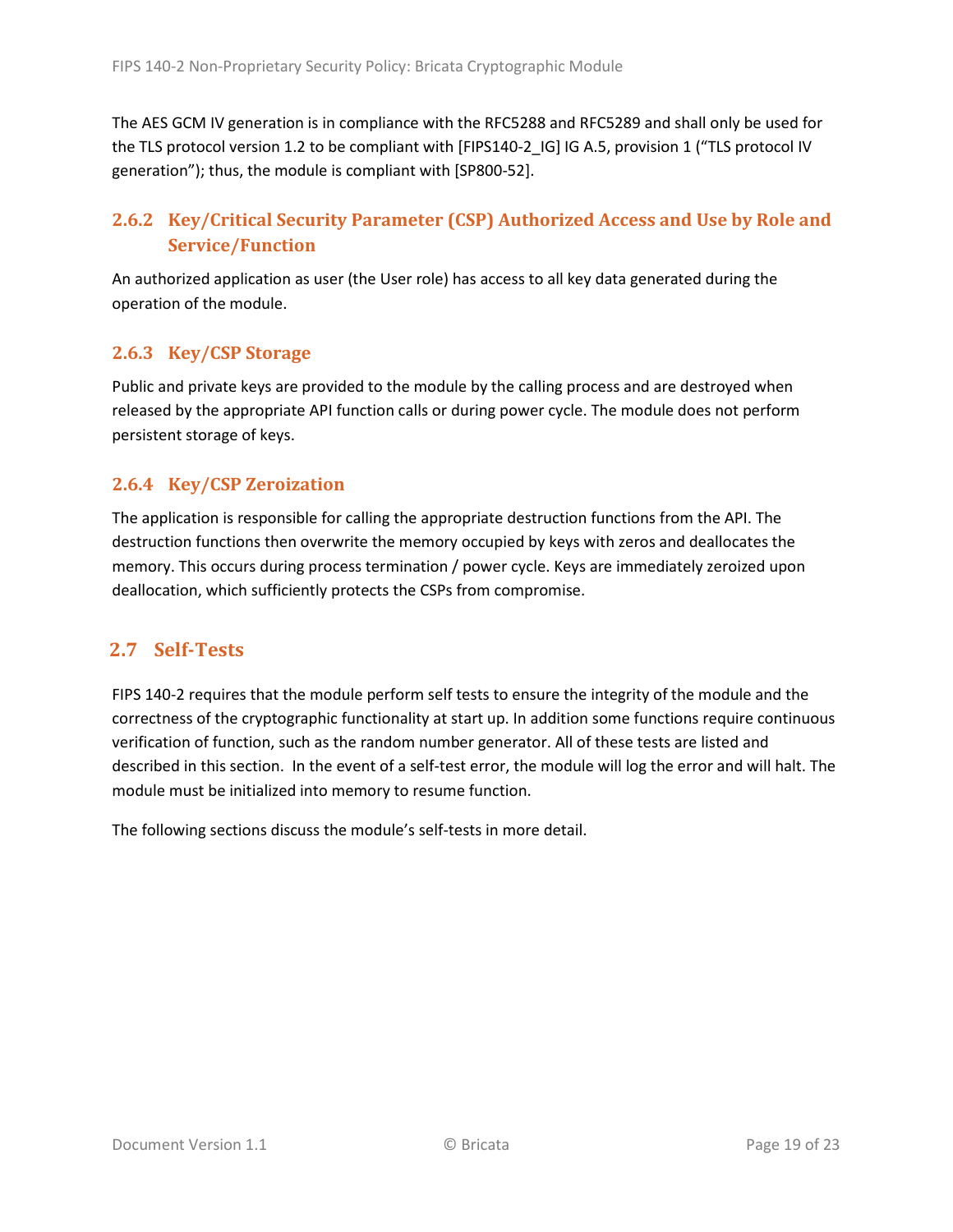### <span id="page-19-0"></span>**2.7.1 Power-On Self-Tests**

Power-on self-tests are executed automatically when the module is loaded into memory. The module verifies the integrity of the runtime executable using a HMAC-SHA1 digest computed at build time. If the fingerprints match, the power-up self-tests are then performed. If the power-up self-test is successful, a flag is set to place the module in FIPS mode. If the power-up self-tests are successful, a flag is set to indicate the module is in FIPS mode (the operator is still required to follow the guidance in Section 3 to ensure the module is running in FIPS-approved mode of operation).

| <b>TYPE</b>                     | <b>DETAIL</b>                                                |  |  |
|---------------------------------|--------------------------------------------------------------|--|--|
| Software Integrity Check        | HMAC-SHA1 on all module components                           |  |  |
| Known Answer Tests <sup>1</sup> | AES ECB mode encrypt/decrypt 128-bit key length<br>$\bullet$ |  |  |
|                                 | AES CCM mode encrypt/decrypt 192-bit key length              |  |  |
|                                 | AES GCM mode encrypt/decrypt 256-bit key length              |  |  |
|                                 | AES CMAC CBC mode, encrypt/decrypt with 128,                 |  |  |
|                                 | 192, 256-bit key lengths                                     |  |  |
|                                 | $SHA-1$                                                      |  |  |
|                                 | HMAC-SHA1                                                    |  |  |
|                                 | HMAC-SHA224                                                  |  |  |
|                                 | HMAC-SHA256                                                  |  |  |
|                                 | HMAC-SHA384                                                  |  |  |
|                                 | HMAC-SHA512                                                  |  |  |
|                                 | RSA sign/verify using 2048 bit key, SHA-256, PKCS#1          |  |  |
|                                 | SP 800-90A DRBG (Hash DRBG, HMAC DRBG,                       |  |  |
|                                 | CTR_DRBG)                                                    |  |  |
|                                 | Triple-DES ECB mode encrypt/decrypt 3-key                    |  |  |
|                                 | Triple-DES CMAC CBC mode generate/verify 3-key               |  |  |
| Pair-wise Consistency Tests     | DSA sign/verify using 2048 bit key, SHA-384                  |  |  |
|                                 | ECDSA keygen/sign/verify using P-224, K-233 and              |  |  |
|                                 | <b>SHA512</b>                                                |  |  |
|                                 | RSA (legacy test)                                            |  |  |

**Table 7 – Power-On Self-Tests**

Input, output, and cryptographic functions cannot be performed while the Module is in a self-test or error state because the module is single-threaded and will not return to the calling application until the power-up self tests are complete. If the power-up self tests fail, subsequent calls to the module will also fail - thus no further cryptographic operations are possible.

The Module performs power-up self-tests automatically during loading of the module by making use of default entry point (DEP) and no operator intervention is required.

<span id="page-19-1"></span><sup>1</sup> Note that all SHA-X KATs are tested as part of the respective HMAC SHA-X KAT. SHA-1 is also tested independently.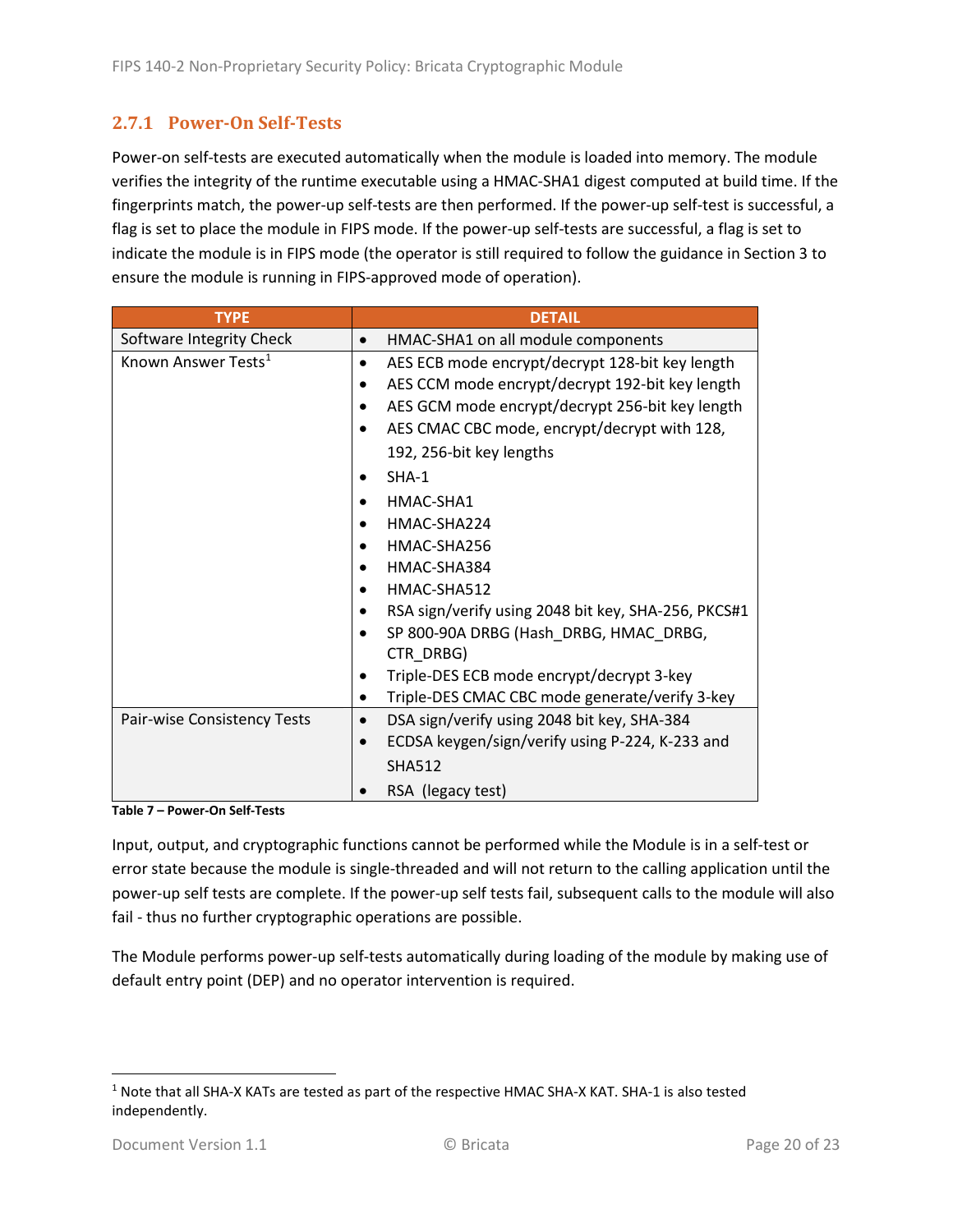### <span id="page-20-0"></span>**2.7.2 Conditional Self-Tests**

The module implements the following conditional self-tests upon key generation, or random number generation (respectively):

| <b>TYPE</b>                 | <b>DETAIL</b>                                                                                                      |
|-----------------------------|--------------------------------------------------------------------------------------------------------------------|
| Pair-wise Consistency Tests | <b>DSA</b>                                                                                                         |
|                             | RSA (legacy test not run in FIPS mode)                                                                             |
|                             | <b>ECDSA</b>                                                                                                       |
| <b>Continuous RNG Tests</b> | Performed on all Approved DRBGs, the non-<br>$\bullet$<br>approved X9.31 RNG, and the non-approved<br>DUAL EC DRBG |
|                             | Please note the DRBG is Tested as required by<br>[SP800-90A] Section 11                                            |

**Table 8 – Conditional Self-Tests**

### <span id="page-20-1"></span>**2.7.3 Cryptographic Function**

The module verifies the integrity of the runtime executable using a HMAC-SHA1 digest which is computed at build time. If this computed HMAC-SHA1 digest matches the stored, known digest, then the power-up self-test (consisting of the algorithm-specific Pairwise Consistency and Known Answer tests) is performed. If any component of the power-up self-test fails, an internal global error flag is set to prevent subsequent invocation of any cryptographic function calls. Any such power-up self test failure is a hard error that can only be recovered by reinstalling the module<sup>[2](#page-20-3)</sup>. The power-up self-tests may be performed at any time by reloading the module.

No operator intervention is required during the running of the self-tests.

### <span id="page-20-2"></span>**2.8 Mitigation of Other Attacks**

The Module does not contain additional security mechanisms beyond the requirements for FIPS 140-2 Level 1 cryptographic modules.

<span id="page-20-3"></span> $2$  The initialization function could be re-invoked but such re-invocation does not provide a means from recovering from an integrity test or known answer test failure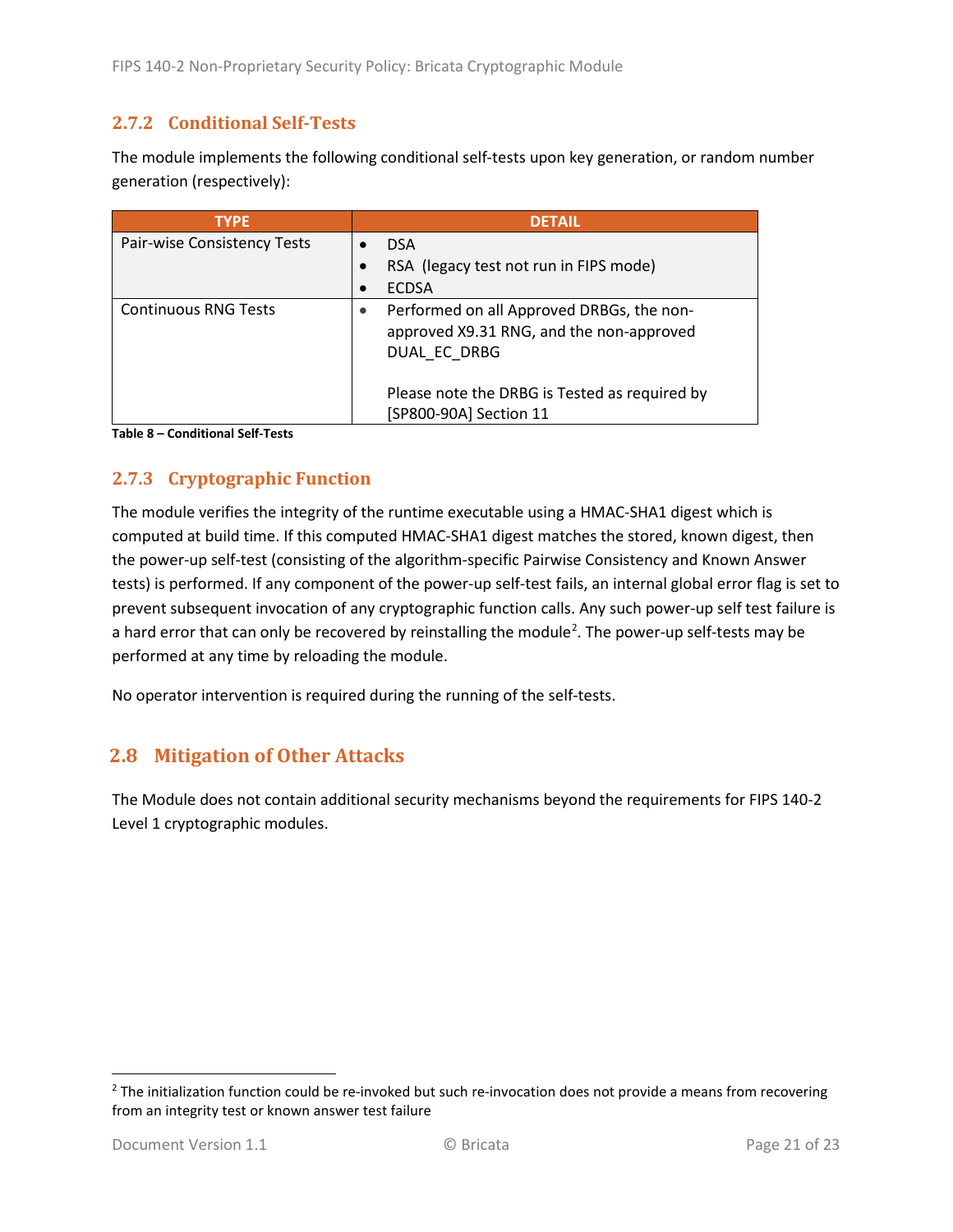# <span id="page-21-0"></span>**3 Guidance and Secure Operation**

## <span id="page-21-1"></span>**3.1 Crypto Officer Guidance**

#### <span id="page-21-2"></span>**3.1.1 Software Installation**

The module is provided directly to solution developers and is not available for direct download to the general public. The module and its host application are to be installed on an operating system specified in Section [2.5](#page-13-2) or one where portability is maintained.

#### <span id="page-21-3"></span>**3.1.2 Additional Rules of Operation**

- 1. The writable memory areas of the module (data and stack segments) are accessible only by the application so that the operating system is in "single user" mode, i.e. only the application has access to that instance of the module.
- 2. The operating system is responsible for multitasking operations so that other processes cannot access the address space of the process containing the module.

## <span id="page-21-4"></span>**3.2 User Guidance**

#### <span id="page-21-5"></span>**3.2.1 General Guidance**

The module is not distributed as a standalone library and is only used in conjunction with the solution.

The end user of the operating system is also responsible for zeroizing CSPs via wipe/secure delete procedures.

If the module power is lost and restored, the calling application must ensure that any AES-GCM keys used for encryption or decryption are redistributed.

The counter portion of the IV is set by the module within its cryptographic boundary. When the IV exhausts the maximum number of possible values for a given session key, the first party to encounter this condition shall trigger a handshake to establish a new encryption key in accordance with RFC 5246.

The AES GCM IV generation is in compliance with the RFC5288 and RFC5289 and shall only be used for the TLS protocol version 1.2 to be compliant with [FIPS140-2 IG] IG A.5, provision 1 ("TLS protocol IV generation"); thus, the module is compliant with [SP800-52].

In the event the nonce\_explicit part of the IV exhausts the maximum number of possible values for a given session key, either party (the client or the server) that encounters this condition shall trigger a handshake to establish a new encryption key.